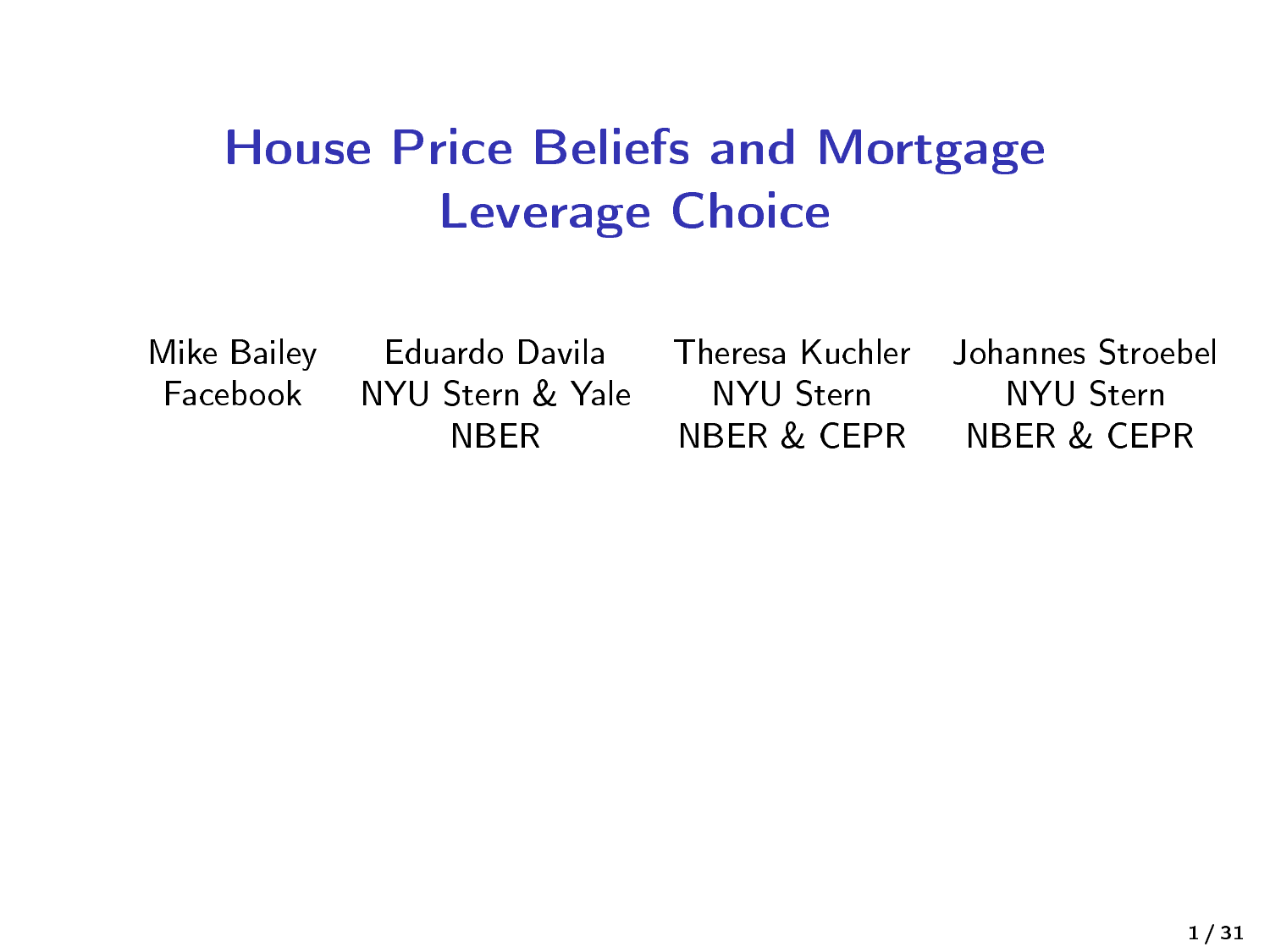### **Overview**

- $\blacktriangleright$  Motivation: Mortgage leverage choices are central for macroeconomic activity
- ▶ Objective: Explore relationship between beliefs about house prices and leverage choices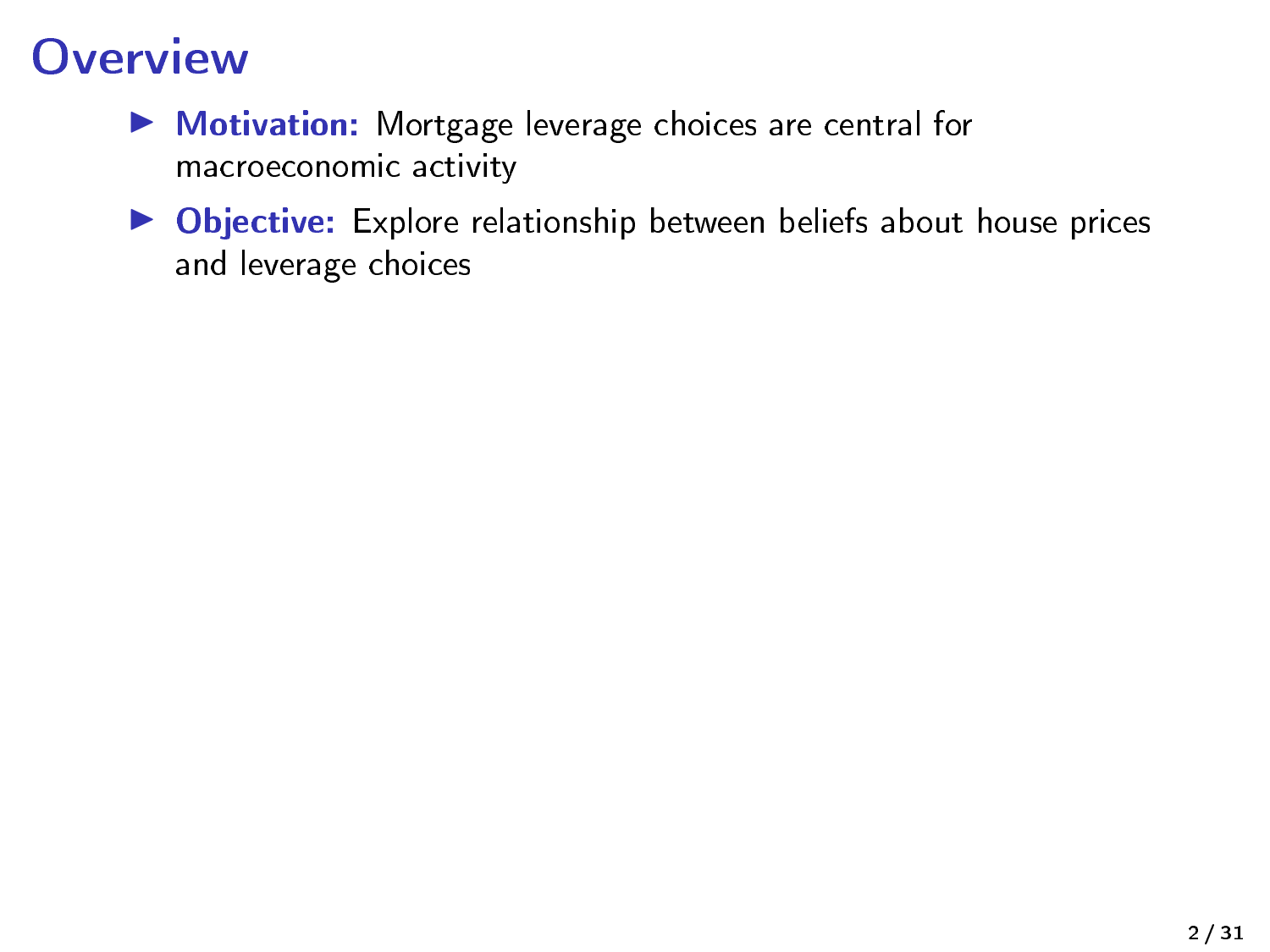# **Overview**

- $\blacktriangleright$  Motivation: Mortgage leverage choices are central for macroeconomic activity
- $\triangleright$  Objective: Explore relationship between beliefs about house prices and leverage choices

### $\blacktriangleright$  This paper:

- 1. Theoretically
	- **Parsimonious model to relate homebuyers' beliefs to mortgage** leverage choices
	- Main Result: Ambiguous relation between optimism and leverage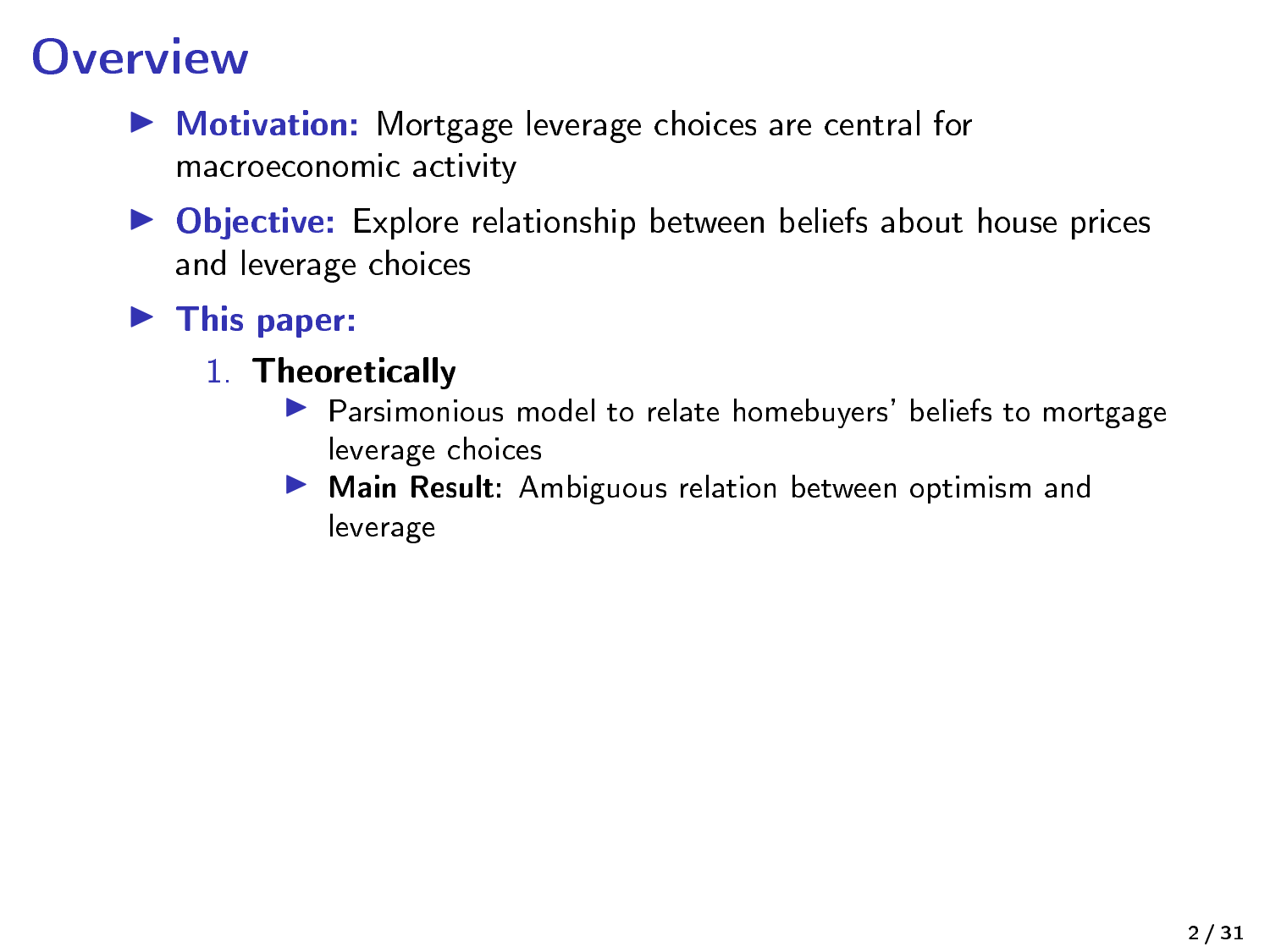$\blacktriangleright$  Buyers' beliefs affect leverage choices through two channels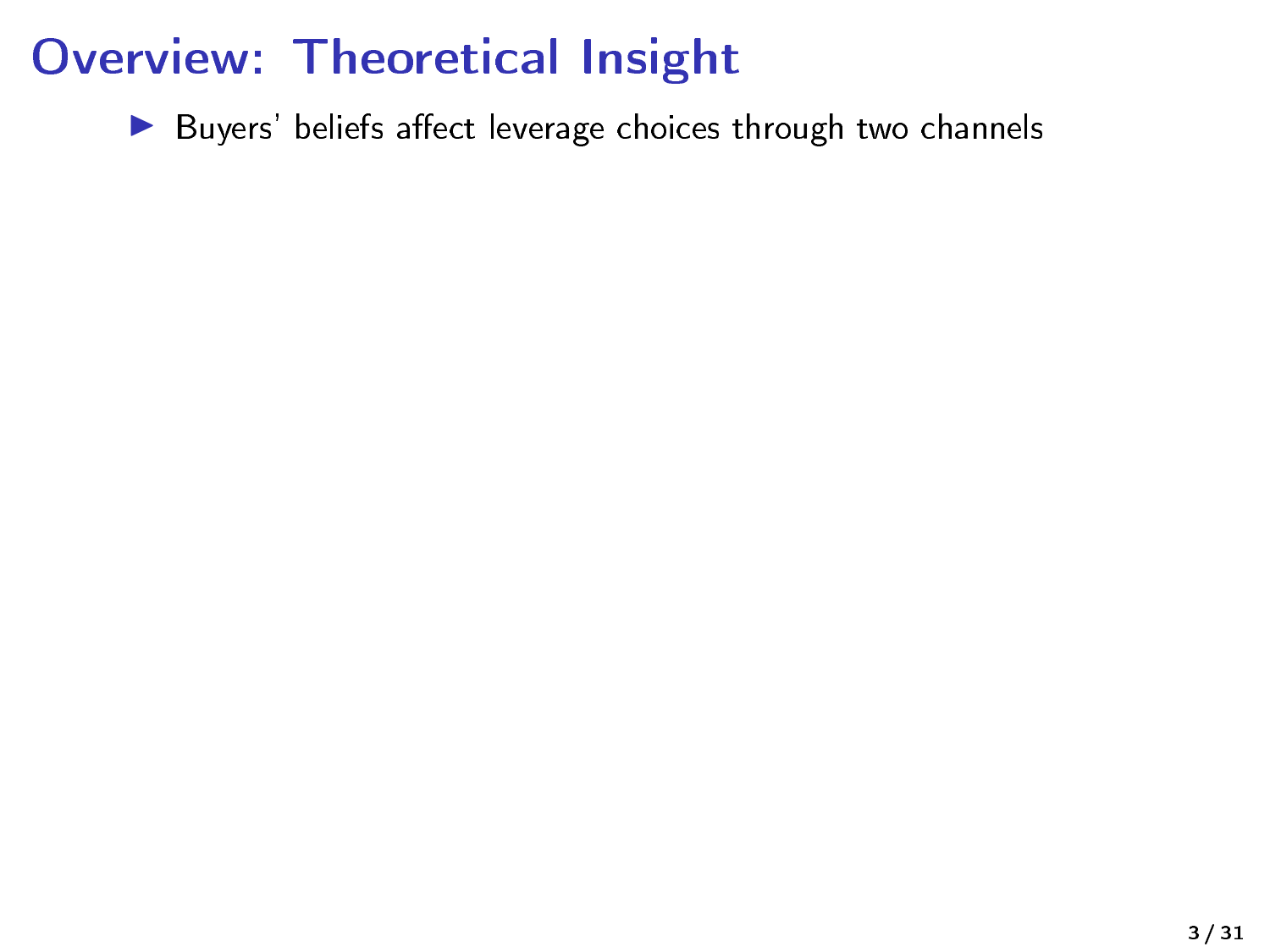- $\blacktriangleright$  Buyers' beliefs affect leverage choices through two channels
	- 1. Perceived attractiveness of the investment

▶ Optimists want to purchase more of asset,  $→$  increase leverage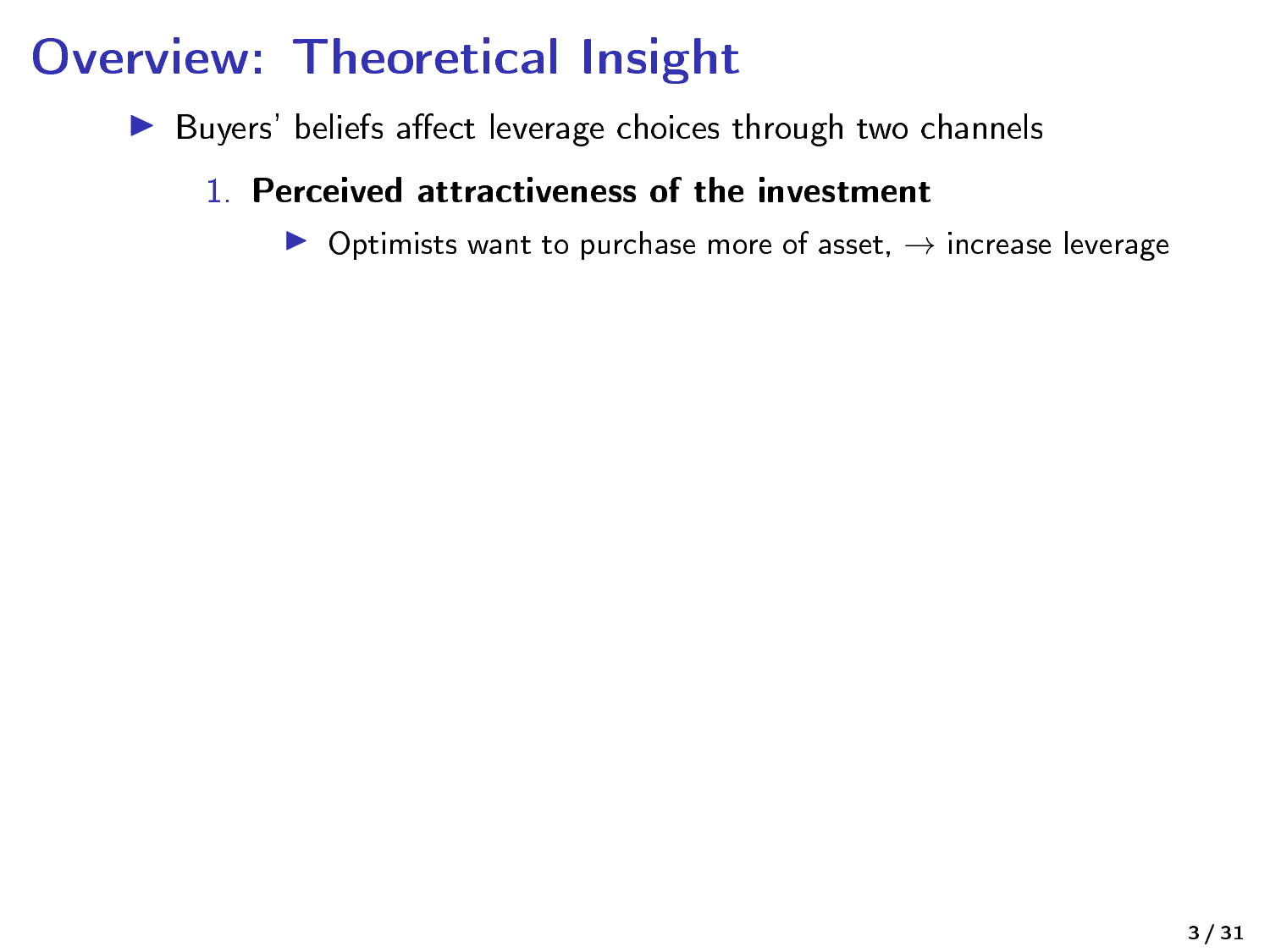- $\blacktriangleright$  Buyers' beliefs affect leverage choices through two channels
	- 1. Perceived attractiveness of the investment
		- $\triangleright$  Optimists want to purchase more of asset,  $\rightarrow$  increase leverage
	- 2. Perceived downpayment protection
		- ▶ Optimists expect to repay more often, want to use their own resources to invest  $\rightarrow$  lower leverage
		- **Pessimists expect to default more often, want to use lender's** resources to invest  $\rightarrow$  higher leverage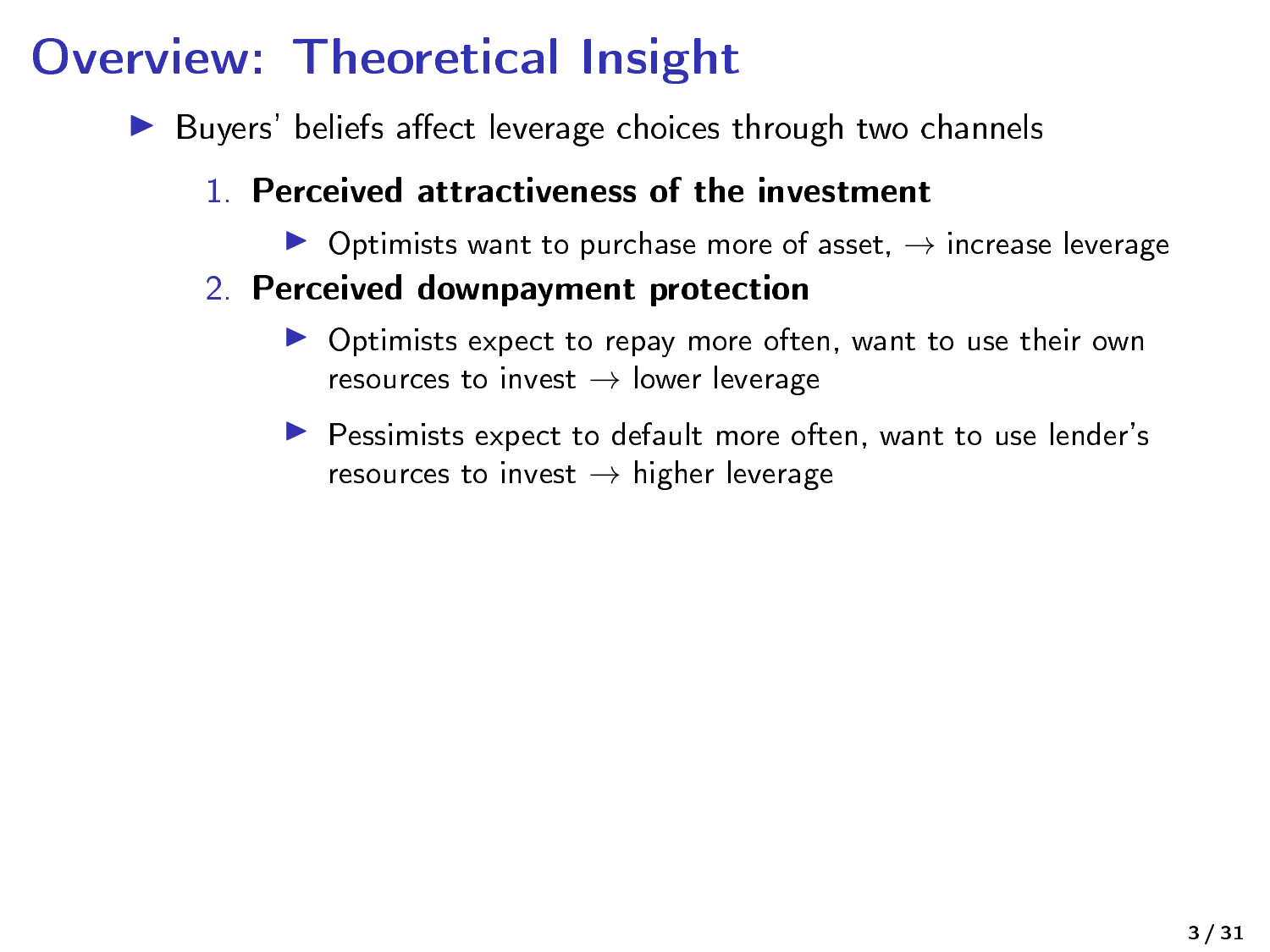$\blacktriangleright$  Buyers' beliefs affect leverage choices through two channels

#### 1. Perceived attractiveness of the investment

- $\triangleright$  Optimists want to purchase more of asset,  $\rightarrow$  increase leverage
- 2. Perceived downpayment protection
	- ▶ Optimists expect to repay more often, want to use their own resources to invest  $\rightarrow$  lower leverage
	- **Pessimists expect to default more often, want to use lender's** resources to invest  $\rightarrow$  higher leverage
- $\blacktriangleright$  Key parameter: Willingness/ability to adjust property size
	- $\blacktriangleright$  High return sensitivity of housing investment: (1) dominates
		- $\rightarrow$  Optimists (appropriately defined) have higher leverage;
	- $\blacktriangleright$  Low return sensitivity of housing investment: (2) dominates
		- $\rightarrow$  Optimists (appropriately defined) have lower leverage;
	- $\blacktriangleright$  Which forces restrict adjustment of exposure to asset?
		- ▶ Owner-occupied housing: family size, neighborhood, etc.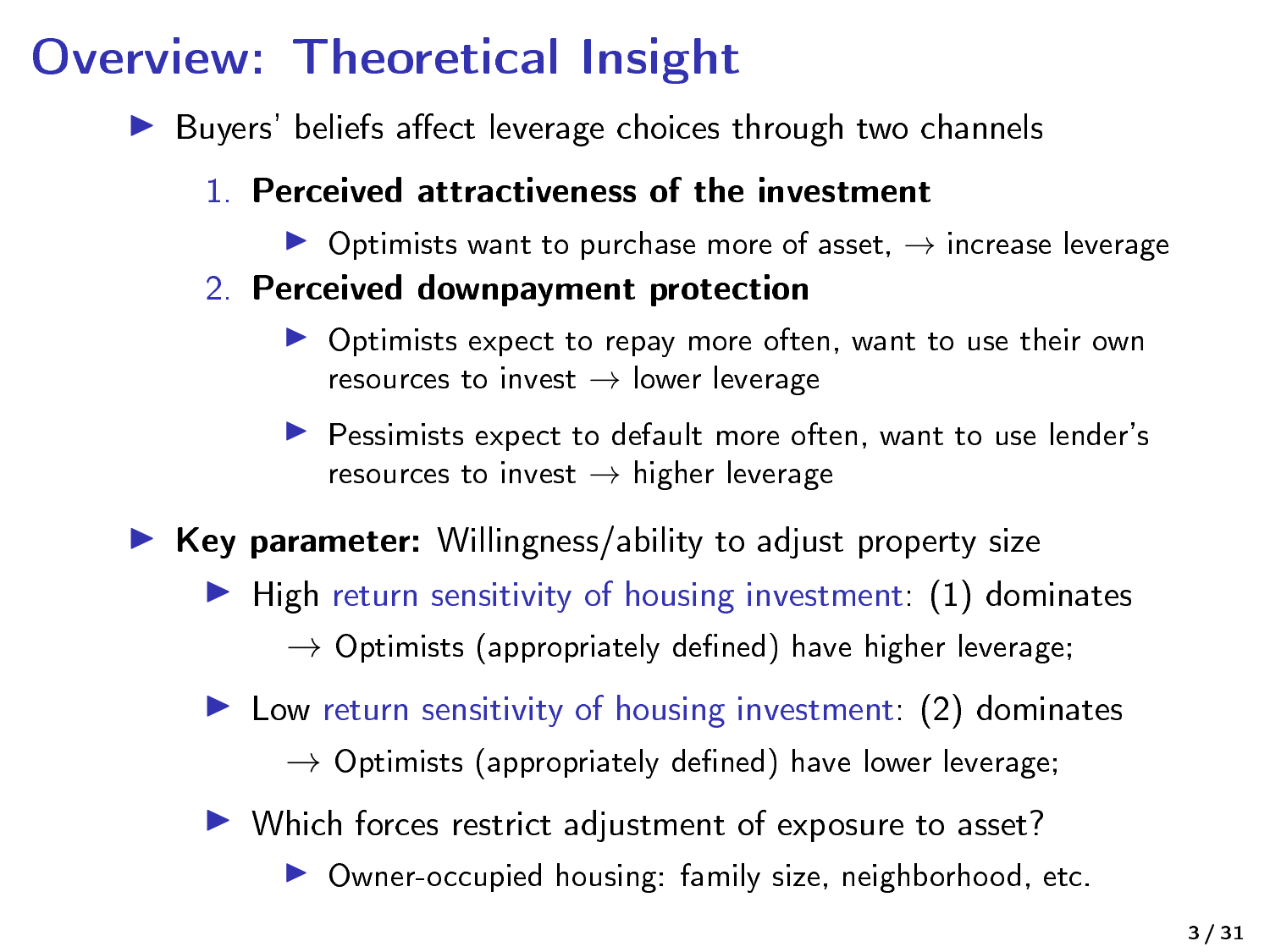### **Overview**

- ▶ Motivation: Mortgage leverage choices are central for macroeconomic activity
- ▶ Objective: Explore relationship between beliefs about house prices and leverage choices

### $\blacktriangleright$  This paper:

- 1. Theoretically
	- **Parsimonious model to relate homebuyers' beliefs to mortgage** leverage choices
	- I Main Result: Ambiguous relation between optimism and leverage
- 2. Empirically
	- ▶ Cross-sectional relationship between homebuyers' beliefs and leverage
	- I Main Result: More optimistic households choose lower leverage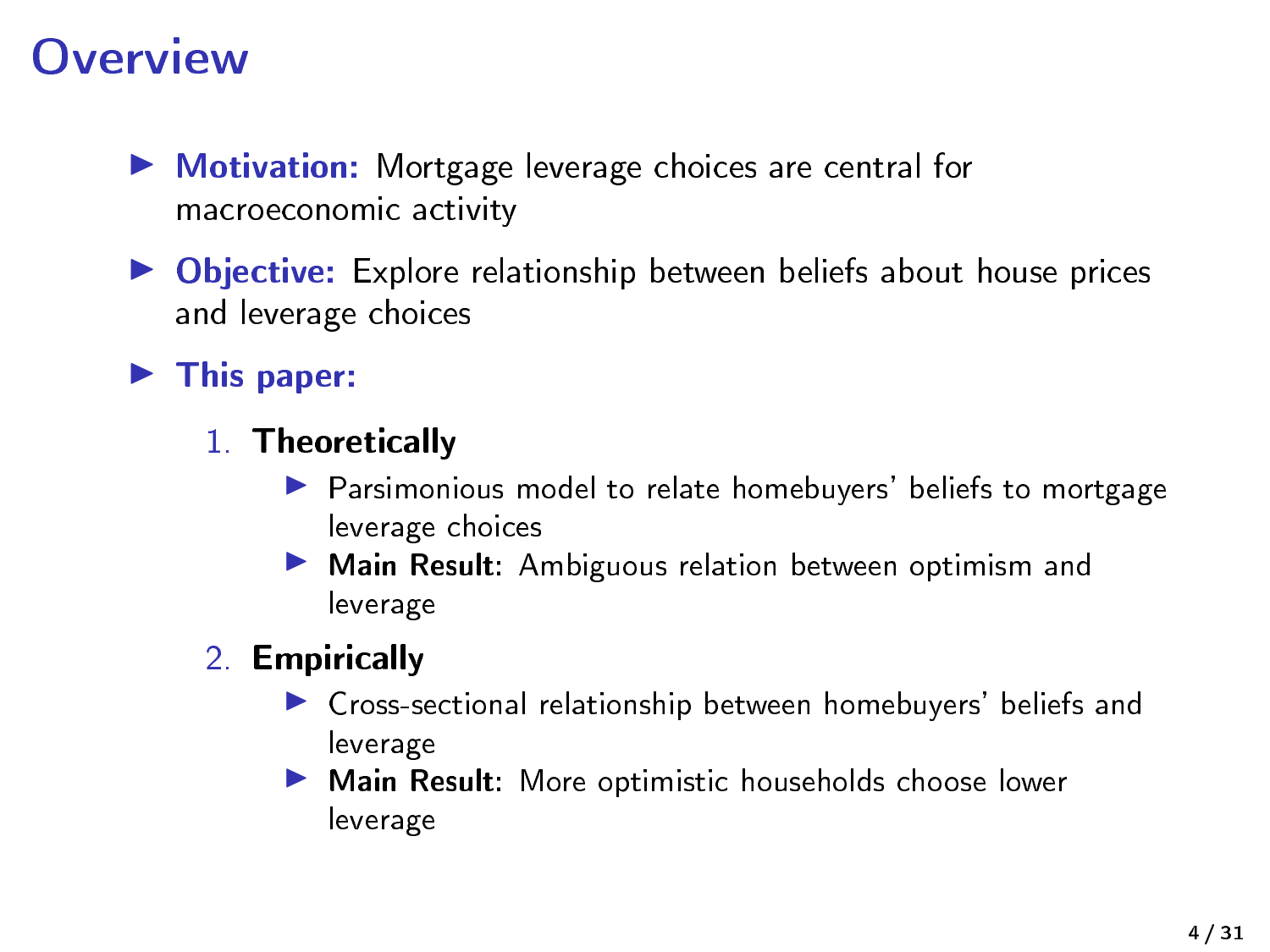### Environment

$$
\blacktriangleright \text{ Two dates } t = \{0, 1\}
$$

▶ Borrower *i*'s preferences (+ housing target zone)

 $u_i(c_{0i}) + \beta \mathbb{E}_i[w_{1i}]$ 

▶ Borrowers choose

 $\blacktriangleright$  Initial consumption  $c_{0i}$ 

$$
\blacktriangleright
$$
 House size  $h_{0i}$ 

$$
\blacktriangleright \text{ Leverage } \delta_i = \frac{b_{1i}}{p_0 h_{0i}}
$$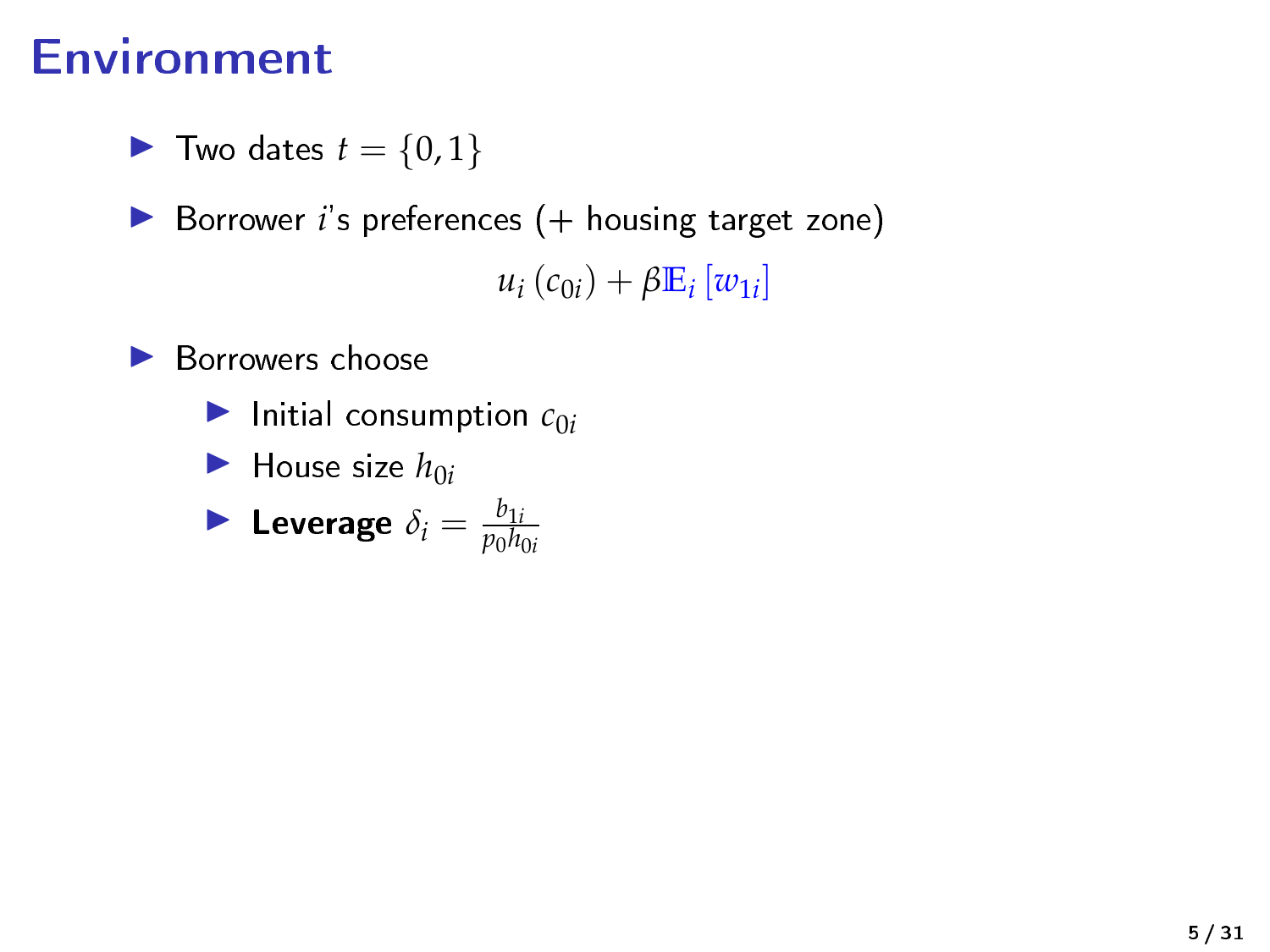### Environment

$$
\blacktriangleright \text{ Two dates } t = \{0, 1\}
$$

▶ Borrower *i*'s preferences (+ housing target zone)

 $u_i(c_{0i}) + \beta \mathbb{E}_i[w_{1i}]$ 

 $\blacktriangleright$  Borrowers choose

 $\blacktriangleright$  Initial consumption  $c_{0i}$ 

$$
\blacktriangleright
$$
 House size  $h_{0i}$ 

$$
\blacktriangleright \text{ Leverage } \delta_i = \frac{b_{1i}}{p_0 h_{0i}}
$$

 $\blacktriangleright$  Collateralized non-recourse loan

 $\triangleright$  Default loss:  $-\phi_i p_1 h_{0i}$  ( $\phi_i = 0$  for the talk)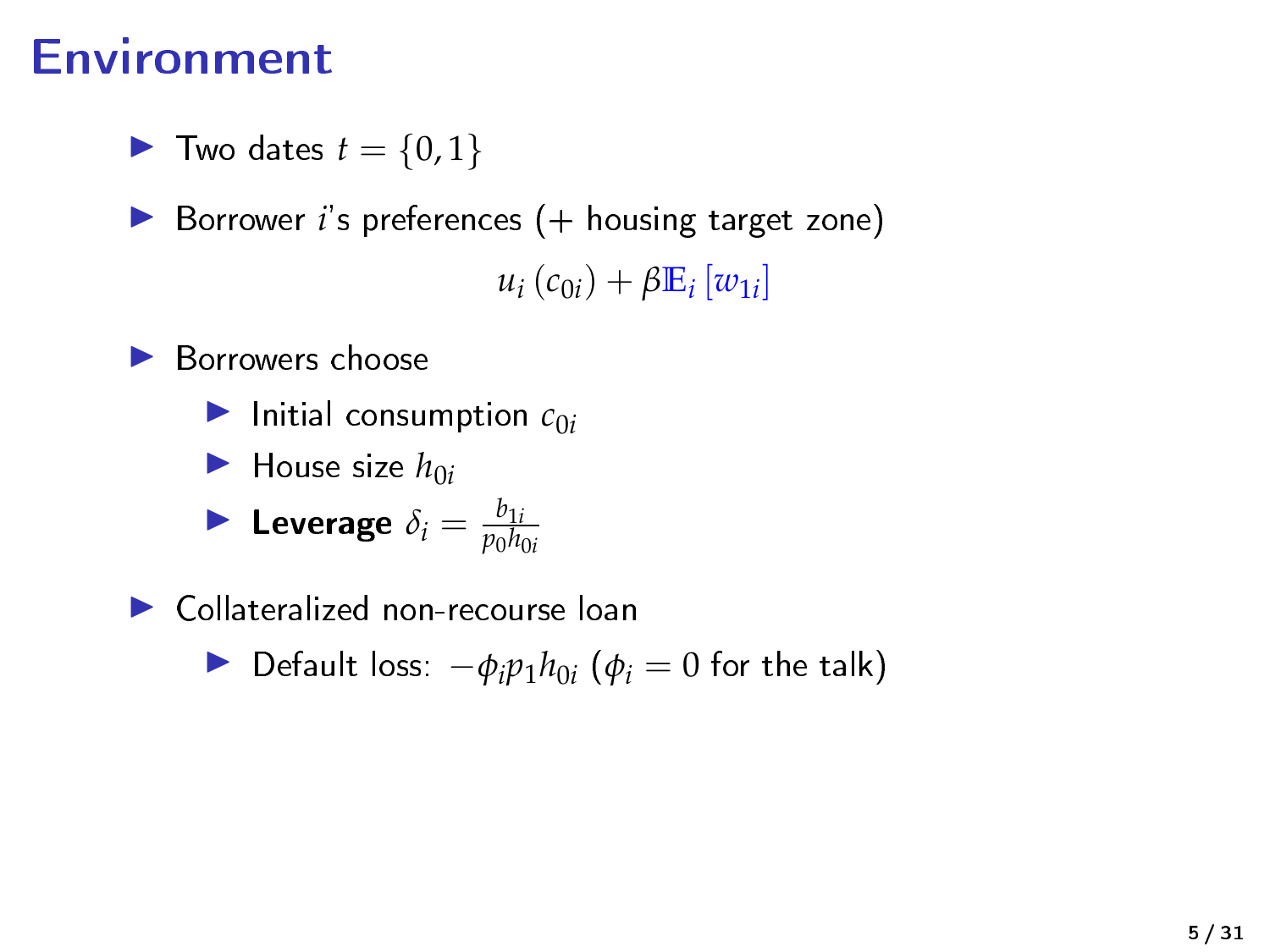### Environment

$$
\blacktriangleright \text{ Two dates } t = \{0, 1\}
$$

▶ Borrower *i*'s preferences (+ housing target zone)

 $u_i(c_{0i}) + \beta \mathbb{E}_i[w_{1i}]$ 

 $\blacktriangleright$  Borrowers choose

 $\blacktriangleright$  Initial consumption  $c_{0i}$ 

$$
\blacktriangleright
$$
 House size  $h_{0i}$ 

$$
\blacktriangleright \text{ Leverage } \delta_i = \frac{b_{1i}}{p_0 h_{0i}}
$$

▶ Collateralized non-recourse loan

 $\triangleright$  Default loss:  $-\phi_i p_1 h_{0i}$  ( $\phi_i = 0$  for the talk)

 $\blacktriangleright$  Heterogeneous beliefs about house price growth rates

$$
g = \frac{p_1}{p_0}, \text{ where } g \sim F_i(\cdot)
$$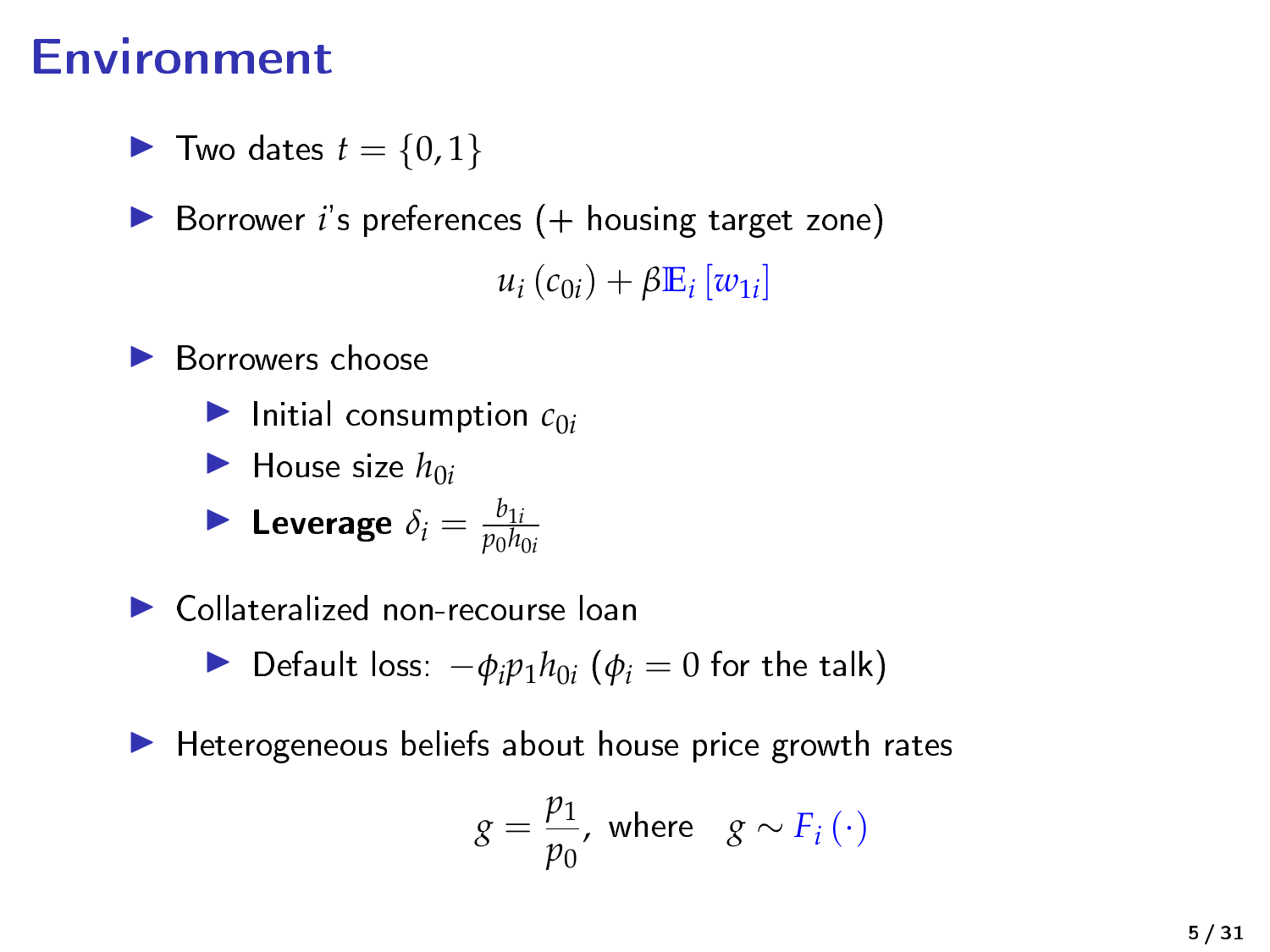### Homebuyers' problem

 $\blacktriangleright$  Homebuyers choose  $c_{0i}$ ,  $h_{0i}$  and  $\delta_i = \frac{b_{1i}}{p_0h_i}$  $\frac{\nu_{1i}}{p_0h_{0i}}$  (leverage) to solve

$$
\max_{c_{0i},\delta_i,h_{0i}} u\left(c_{0i}\right) + \beta p_0 h_{0i} \int_{\delta_i}^{\overline{g}} \left(g - \delta_i\right) dF_i\left(g\right)
$$

s.t.

 $c + p_0 h_{0i} (1 - \Lambda (\delta_i)) = n_{0i}$  ( $\lambda_{0i}$ )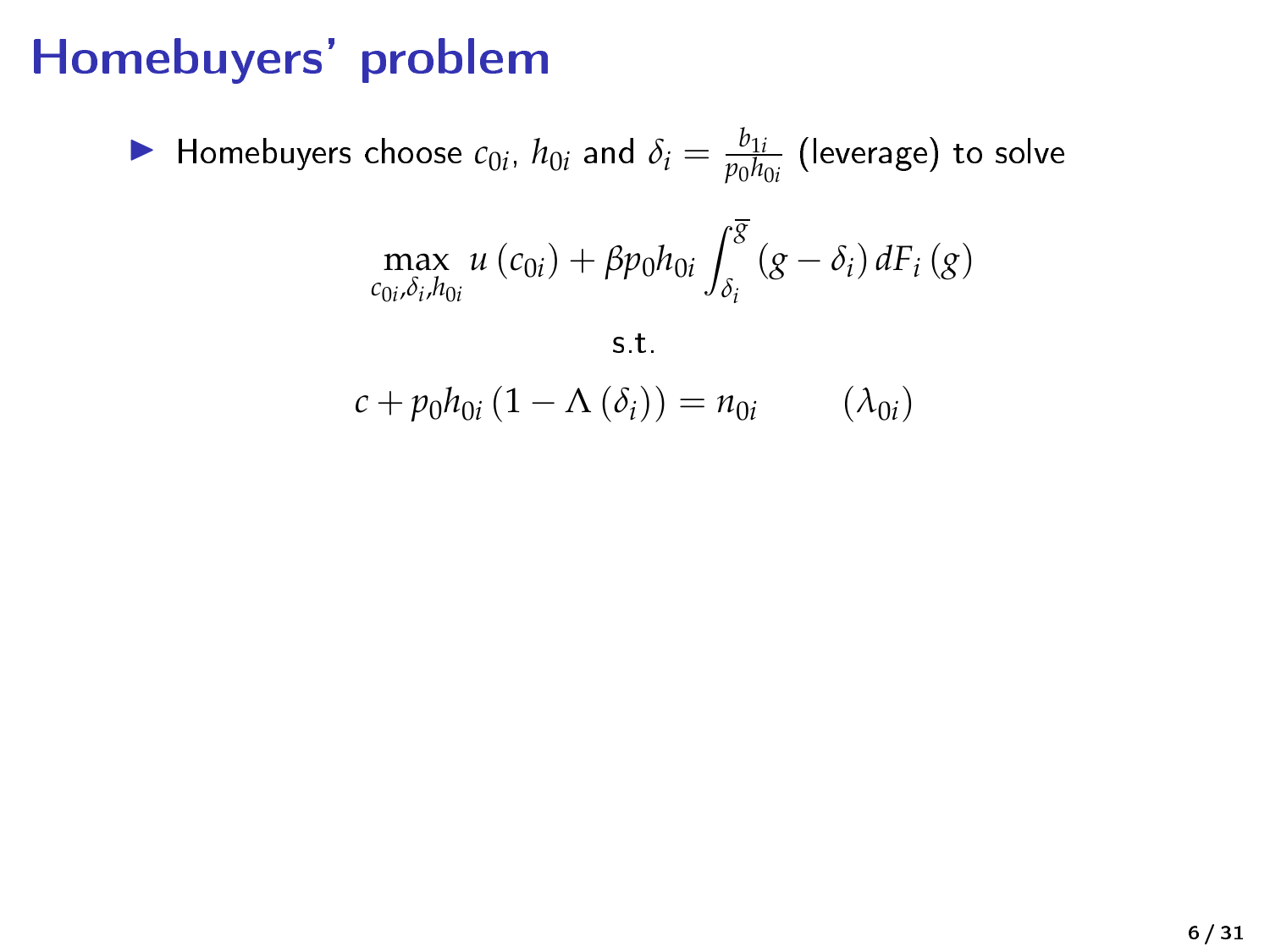# Homebuyers' problem

$$
\blacktriangleright
$$
 Homebuyers choose  $c_{0i}$ ,  $h_{0i}$  and  $\delta_i = \frac{b_{1i}}{p_0 h_{0i}}$  (leverage) to solve

$$
\max_{c_{0i},\delta_i,h_{0i}} u\left(c_{0i}\right) + \beta p_0 h_{0i} \int_{\delta_i}^{\overline{g}} \left(g - \delta_i\right) dF_i\left(g\right)
$$

$$
\mathbf{s}.\mathbf{t}.
$$
  

$$
c + p_0 h_{0i} (1 - \Lambda (\delta_i)) = n_{0i} \qquad (\lambda_{0i})
$$



- **IFTV** ratio  $\Lambda(\delta_i)$  schedule determined by competitive, risk-neutral lenders
	- $\blacktriangleright$  Depends only on lenders' beliefs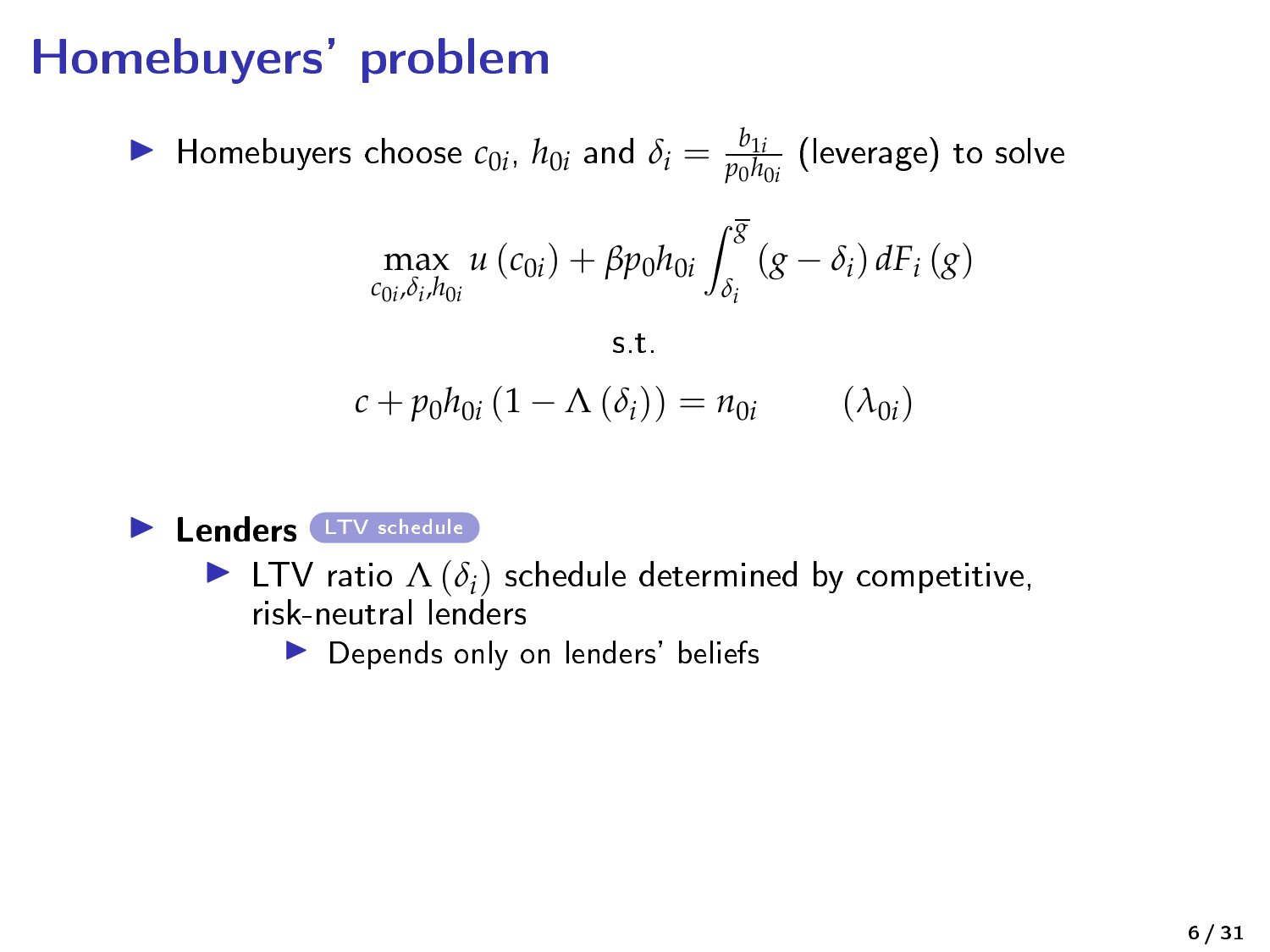# Homebuyers' problem

$$
\blacktriangleright
$$
 Homebuyers choose  $c_{0i}$ ,  $h_{0i}$  and  $\delta_i = \frac{b_{1i}}{p_0 h_{0i}}$  (leverage) to solve

$$
\max_{c_{0i},\delta_i,h_{0i}} u\left(c_{0i}\right) + \beta p_0 h_{0i} \int_{\delta_i}^{\overline{g}} \left(g - \delta_i\right) dF_i\left(g\right)
$$

$$
\mathbf{s}.\mathbf{t}.\n\mathbf{c} + p_0 h_{0i} (1 - \Lambda (\delta_i)) = n_{0i} \qquad (\lambda_{0i})
$$

$$
\underline{h_i} \le h_{0i} \qquad (\nu_{0i})
$$

▶ Return Sensitivity of Housing Investments: Captures "consumption forces" on property size choice (e.g., family size)

I Allows to explore polar cases.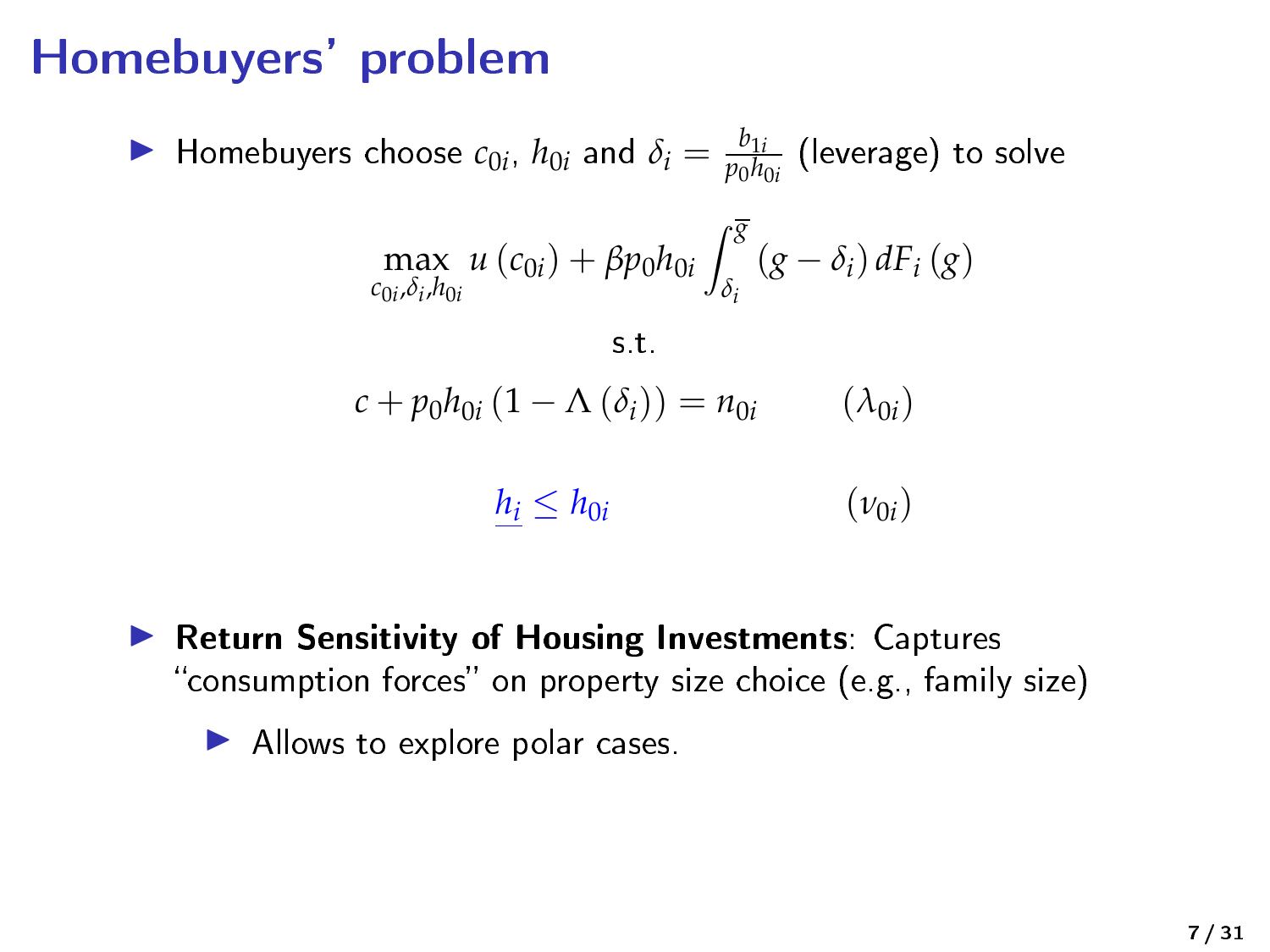### Optimality conditions

$$
\blacktriangleright c_{0i}: \quad \lambda_{0i}=u'_i\left(c_{0i}\right)
$$

$$
h_{0i}: \quad -\underbrace{\lambda_{0i}p_{0}\left(1-\Lambda\left(\delta_{i}\right)\right)}_{\text{Mg. Cost}} + \underbrace{\beta p_{0}\int_{\delta_{i}}^{\overline{S}}\left(g-\delta_{i}\right)dF_{i}\left(g\right)}_{\text{Mg. Benefit}} + \nu_{0i} = 0
$$
\n
$$
\delta_{i}: \quad \underbrace{\lambda_{0i}p_{0}h_{0i}\Lambda'\left(\delta_{i}\right)}_{\text{Mg. Benefit}} - \underbrace{\beta p_{0}h_{0i}\int_{\delta_{i}}^{\overline{S}}dF_{i}\left(g\right)}_{\text{Mg. Cost}} = 0
$$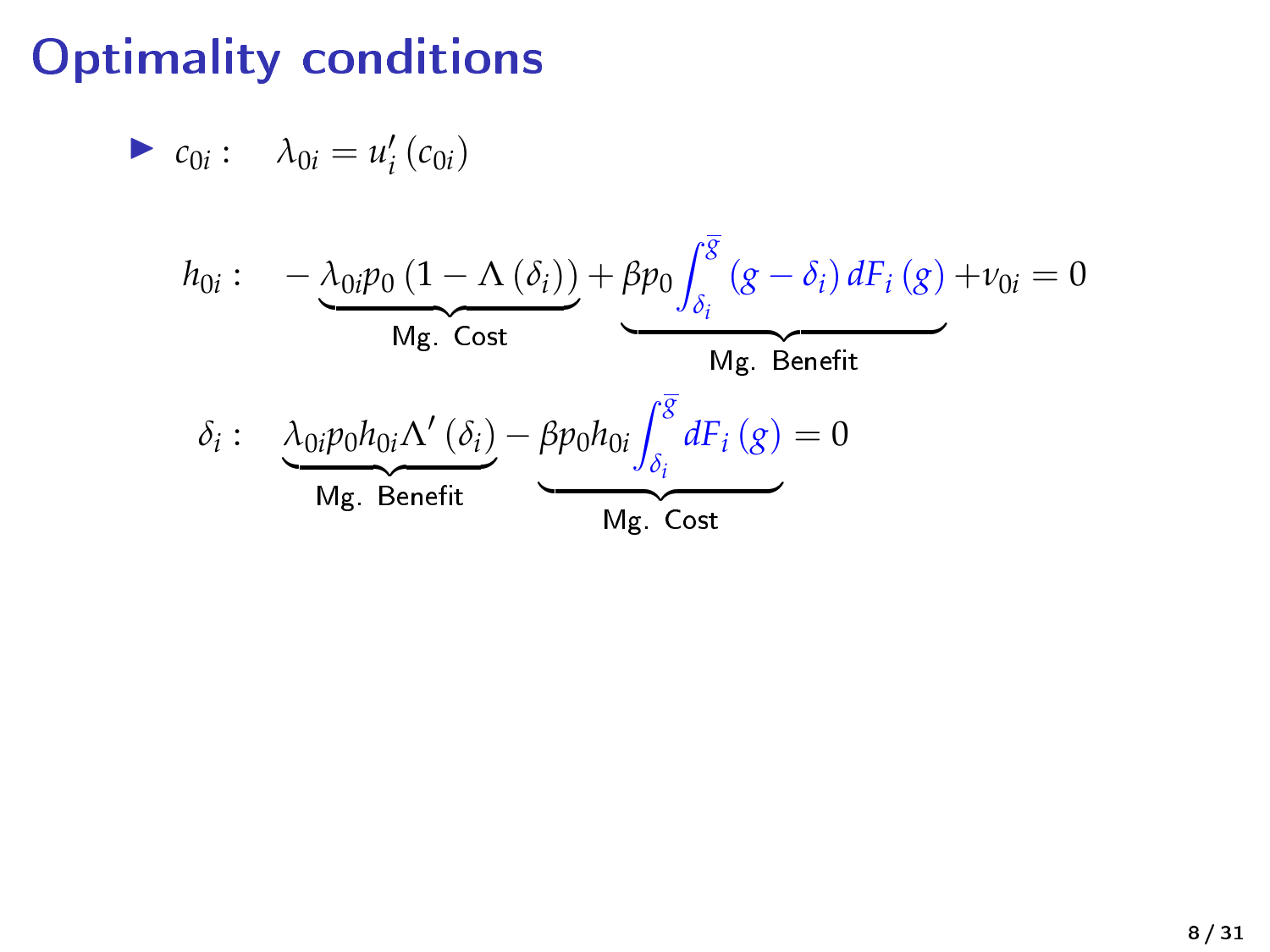# Optimality conditions

$$
\blacktriangleright c_{0i}: \quad \lambda_{0i}=u'_i\left(c_{0i}\right)
$$

$$
h_{0i}: \quad -\underbrace{\lambda_{0i}p_{0}\left(1-\Lambda\left(\delta_{i}\right)\right)}_{\text{Mg. Cost}} + \underbrace{\beta p_{0}\int_{\delta_{i}}^{\overline{S}}\left(g-\delta_{i}\right)dF_{i}\left(g\right)}_{\text{Mg. Benefit}} + \nu_{0i} = 0
$$
\n
$$
\delta_{i}: \quad \underbrace{\lambda_{0i}p_{0}h_{0i}\Lambda'\left(\delta_{i}\right)}_{\text{Mg. Benefit}} - \underbrace{\beta p_{0}h_{0i}\int_{\delta_{i}}^{\overline{S}}dF_{i}\left(g\right)}_{\text{Mg. Cost}} = 0
$$

 $\blacktriangleright$  Two channels through which homebuyer beliefs matter

- 1. Expected return of investment
- 2. Marginal cost of borrowing/saving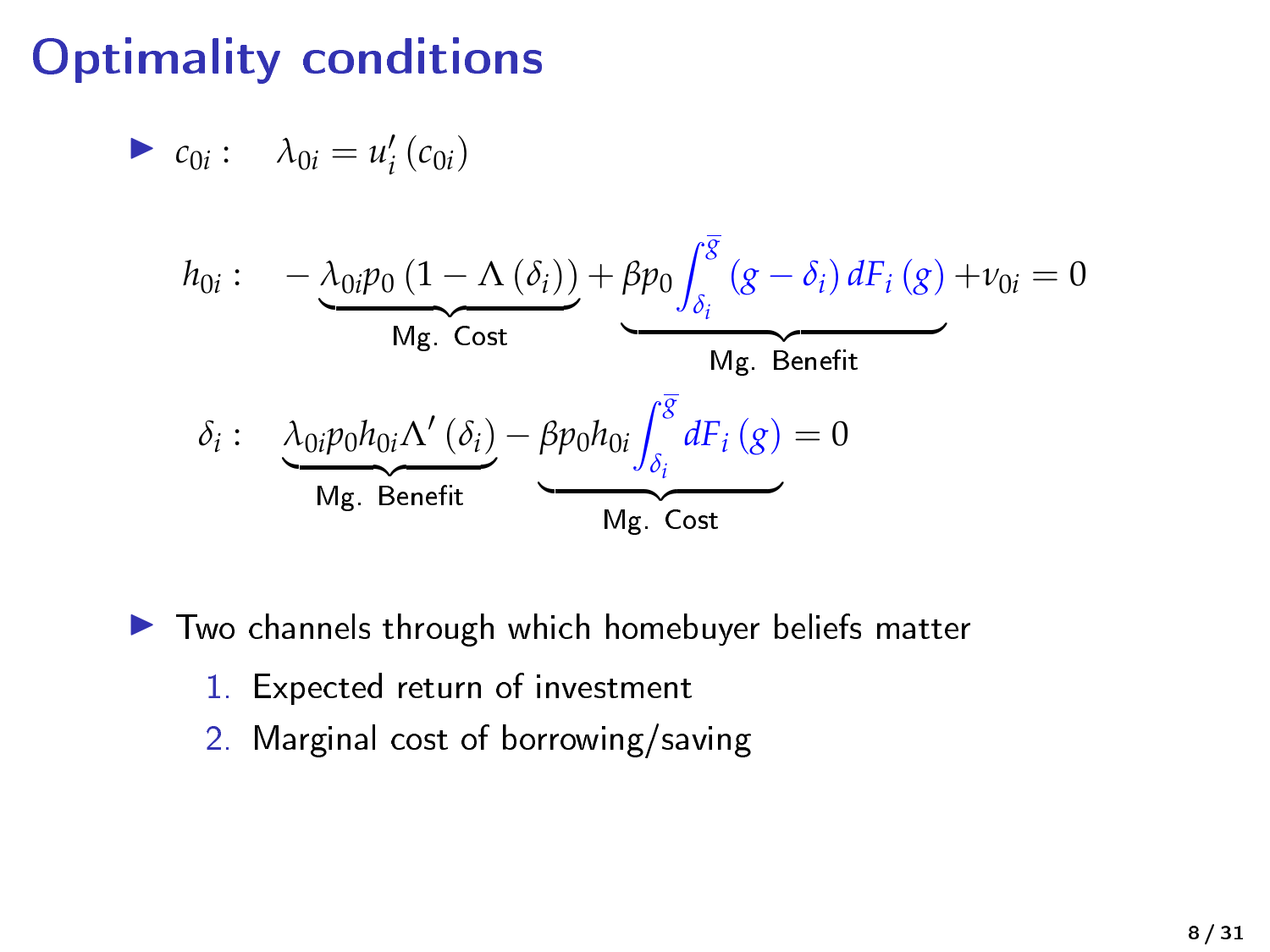### Variable House Size Scenario

 $\blacktriangleright$  Housing target constraint is slack

 $\blacktriangleright$  House size determined by investment aspect of housing

 $\blacktriangleright$  Leverage pinned down by:

$$
\frac{\Lambda'\left(\delta_{i}^{*}\right)}{1-\Lambda\left(\delta_{i}^{*}\right)}=\frac{1}{\mathbb{E}_{i}\left[\left. g \right| g\geq \delta_{i}^{*}\right]-\delta_{i}^{*}}
$$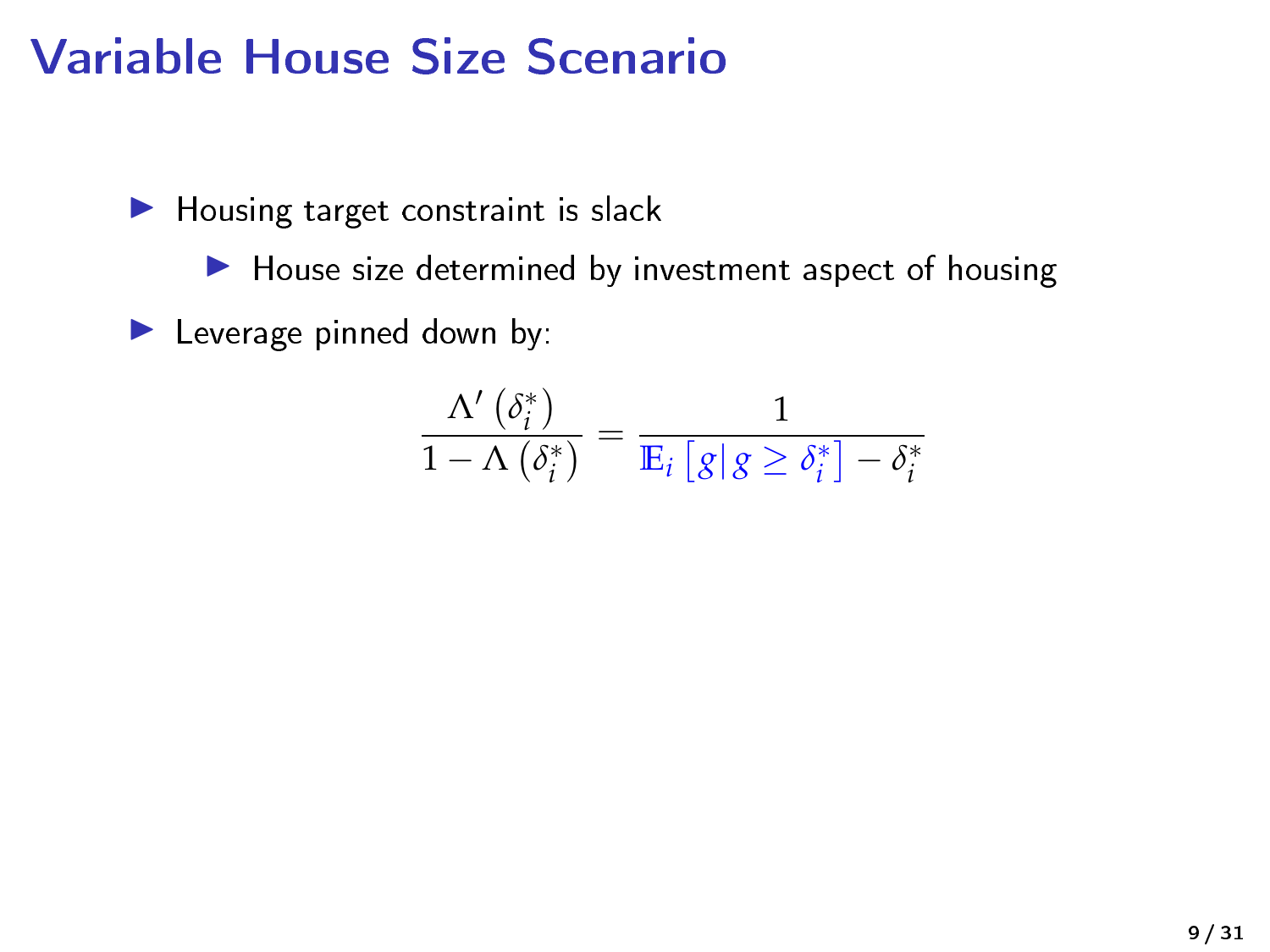### Variable House Size Scenario

 $\blacktriangleright$  Housing target constraint is slack

 $\blacktriangleright$  House size determined by investment aspect of housing

 $\blacktriangleright$  Leverage pinned down by:

$$
\frac{\Lambda'\left(\delta_{i}^{*}\right)}{1-\Lambda\left(\delta_{i}^{*}\right)}=\frac{1}{\mathbb{E}_{i}\left[\left. g\right|g\geq\delta_{i}^{*}\right]-\delta_{i}^{*}}
$$

**►** If  $\mathbb{E}_j[g|g \ge \delta] > \mathbb{E}_i[g|g \ge \delta]$ ,  $\forall \delta \implies \delta_j^* > \delta_i^*$ 

 $\triangleright$  Optimism = "Truncated Expectation Dominance" Expected return" force  $>$  "Mg. cost of borrowing" force Disagree about return to investment conditional on repayment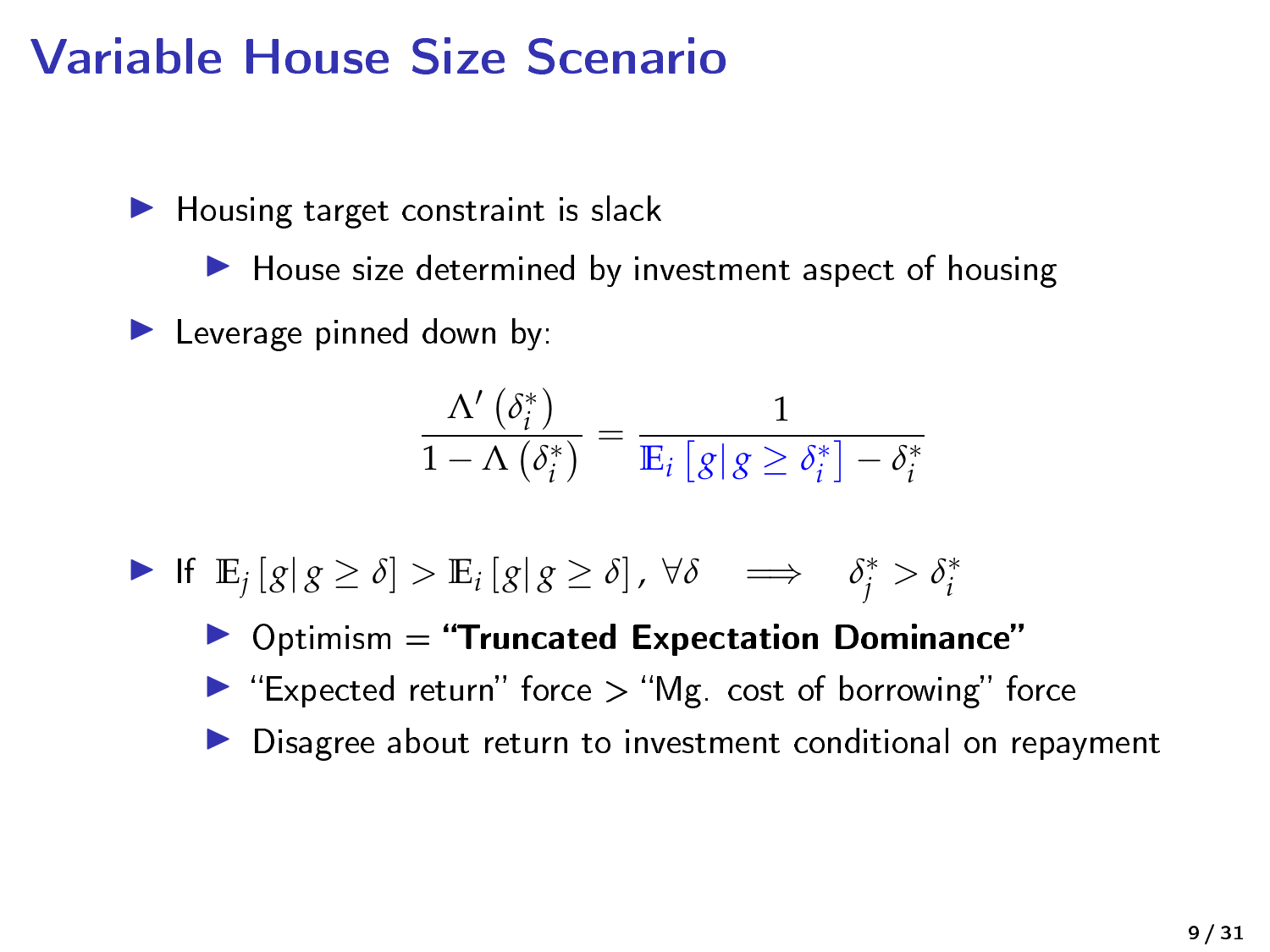### Fixed House Size Scenario

 $\blacktriangleright$  Housing target constraint is binding

 $\blacktriangleright$  House size determined by considerations such as family size

 $\blacktriangleright$  Leverage pinned down by:

$$
\underbrace{u'_{i}\left(c_{0i}\right)p_{0}h_{0i}\Lambda'\left(\delta_{i}^{*}\right)}_{\text{Mg. Benefit}}=\underbrace{\beta p_{0}h_{0i}\left(1-F_{i}\left(\delta_{i}^{*}\right)\right)}_{\text{Mg. Cost}}
$$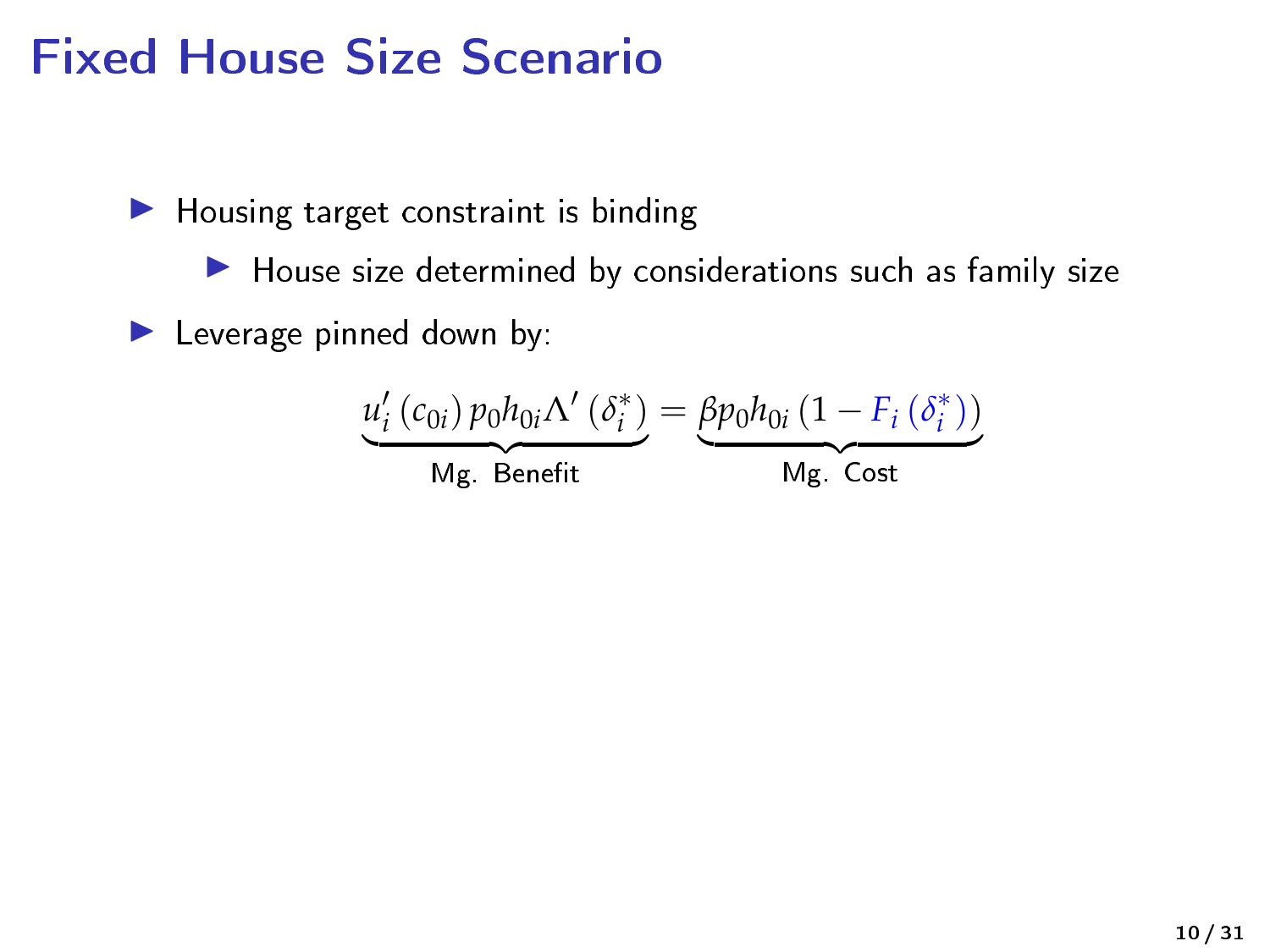### Fixed House Size Scenario

 $\blacktriangleright$  Housing target constraint is binding

 $\blacktriangleright$  House size determined by considerations such as family size

 $\blacktriangleright$  Leverage pinned down by:

$$
\underbrace{u'_{i}\left(c_{0i}\right)p_{0}h_{0i}\Lambda'\left(\delta_{i}^{*}\right)}_{\text{Mg. Benefit}}=\underbrace{\beta p_{0}h_{0i}\left(1-F_{i}\left(\delta_{i}^{*}\right)\right)}_{\text{Mg. Cost}}
$$

• If 
$$
1 - F_j(\delta) > 1 - F_i(\delta)
$$
,  $\forall \delta \implies \delta_j^* < \delta_i^*$ 

 $\triangleright$  Optimism = First-Order Stochastic Dominance

- $\triangleright$  Only "Marginal cost of borrowing" force
- Disagree about probability of repayment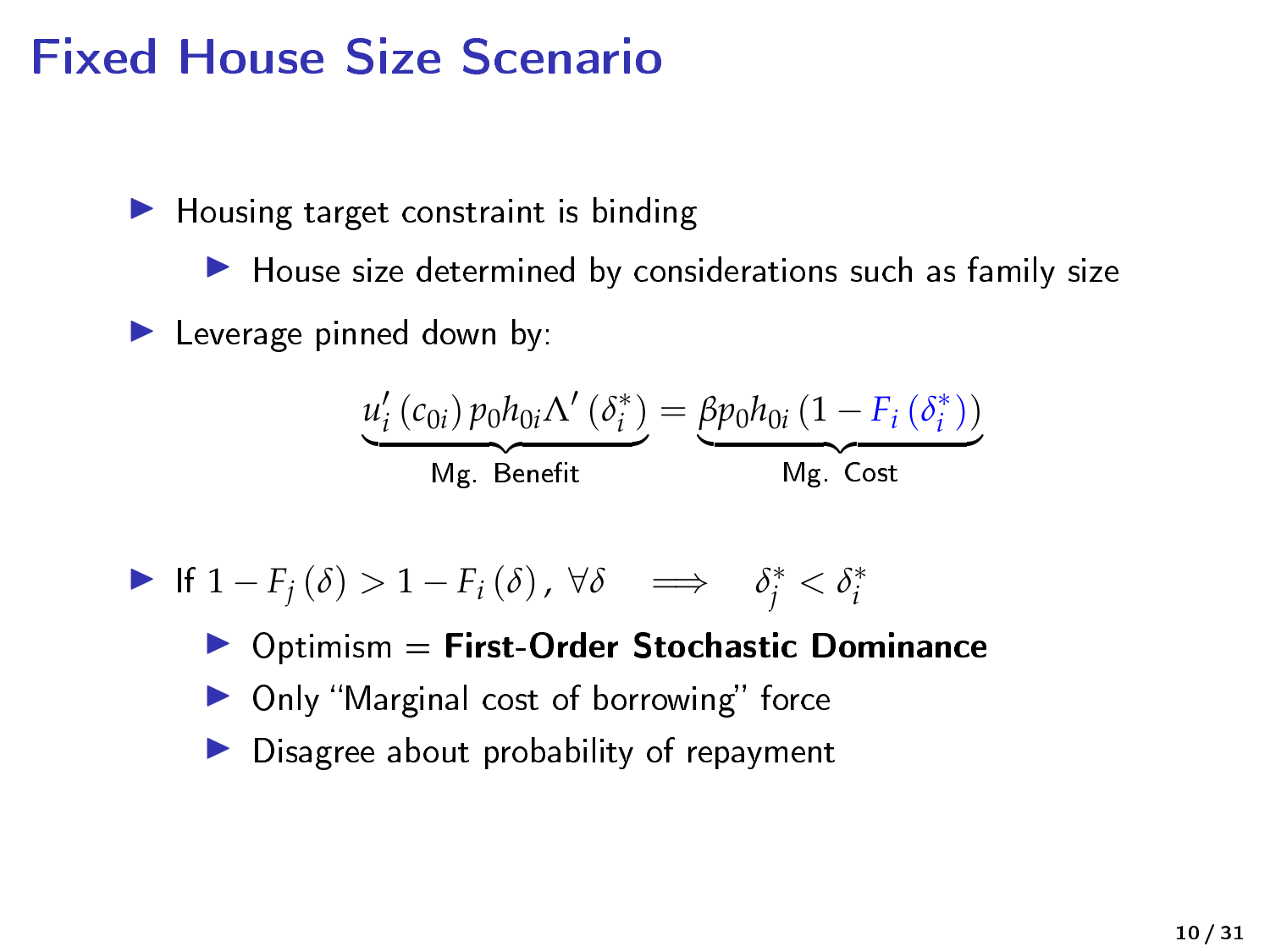# Empirical Predictions

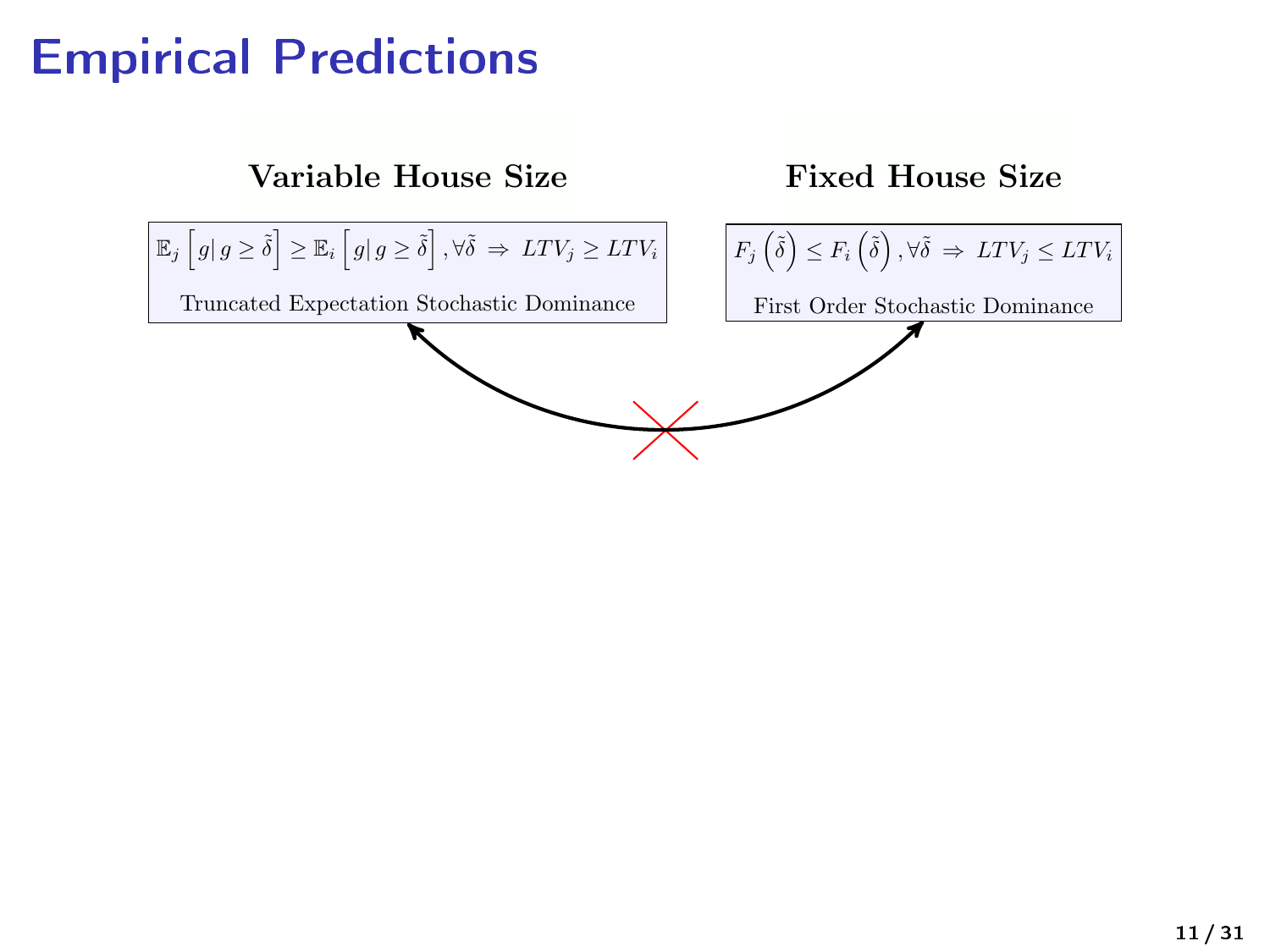# Empirical Predictions



 $\blacktriangleright$  Pro: No distributional assumptions

▶ Con: No complete ordering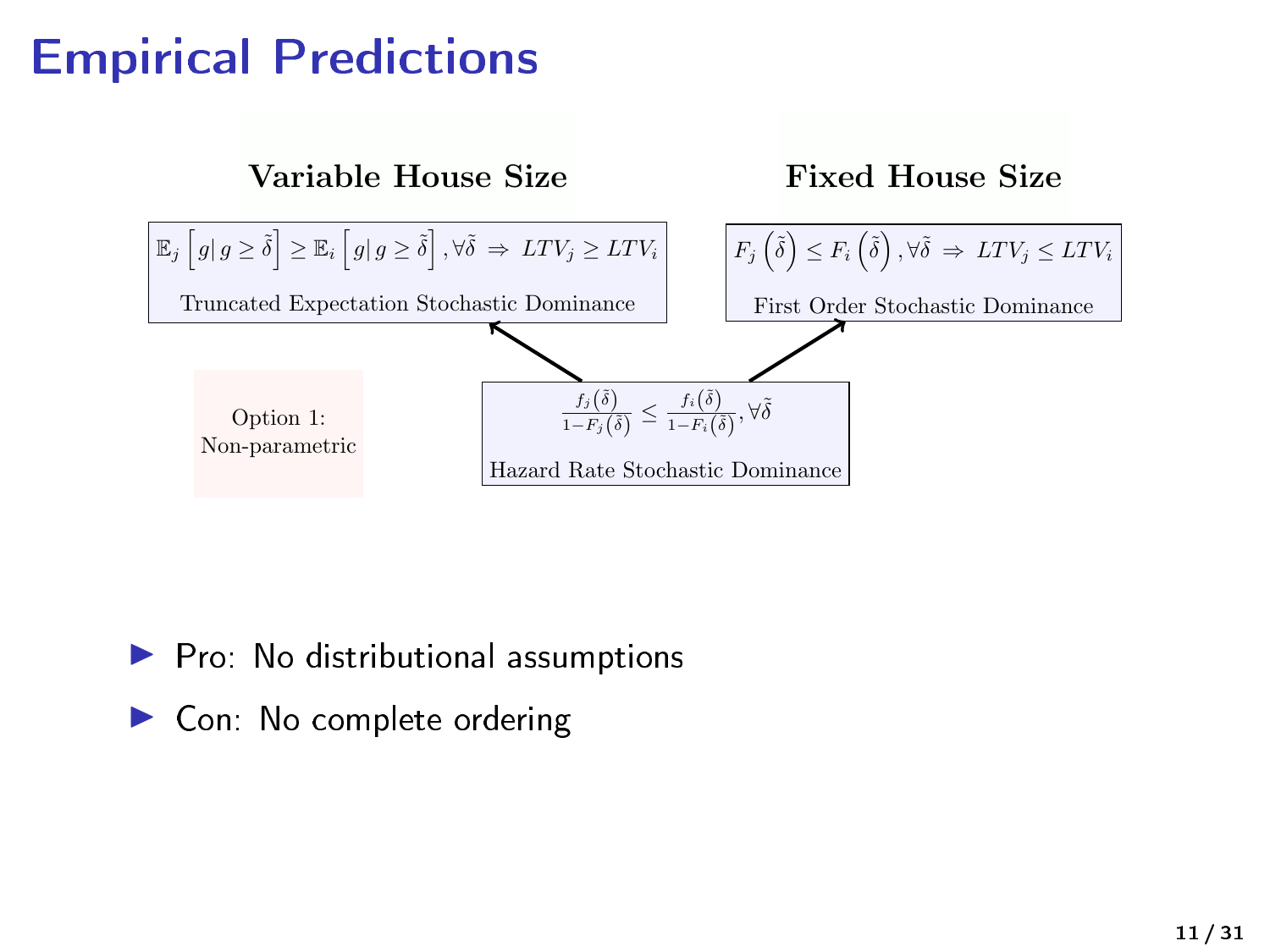# Empirical Predictions



▶ Pro: Complete order

- I Pro: Additional predictions
- $\blacktriangleright$  Con: Requires distributional assumptions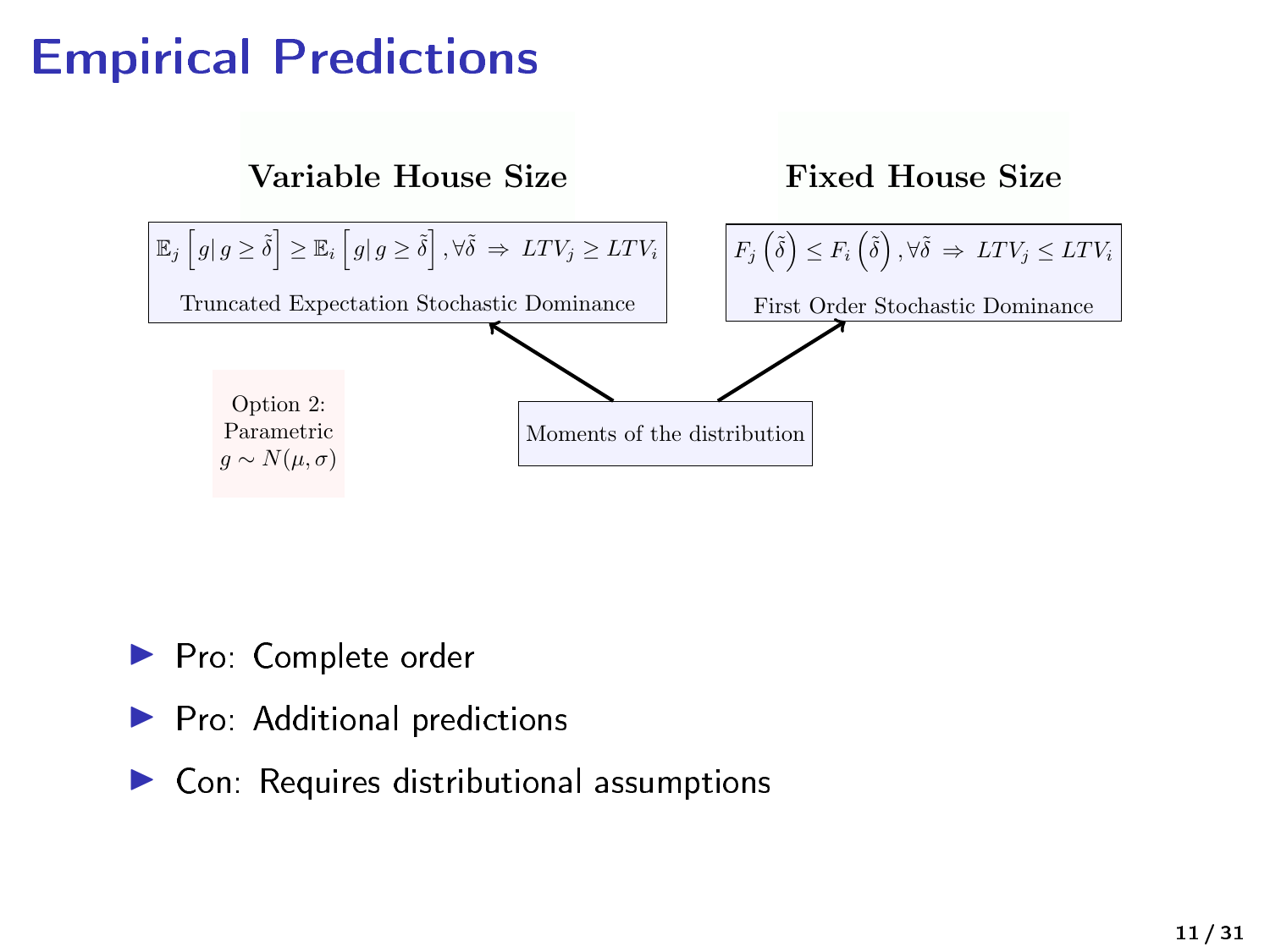#### Parametric predictions:  $g \sim N(\mu_i, \sigma_i^2)$ *i*



▶ Variable house size:  $\uparrow \mu \rightarrow \uparrow \mathbb{E}_i [g | g \ge \delta_i] \rightarrow \uparrow \text{LTV}$  $\triangleright$  Fixed house size: ↑  $\mu \rightarrow \uparrow (1 - F_i(\delta_i)) \rightarrow \bot$  LTV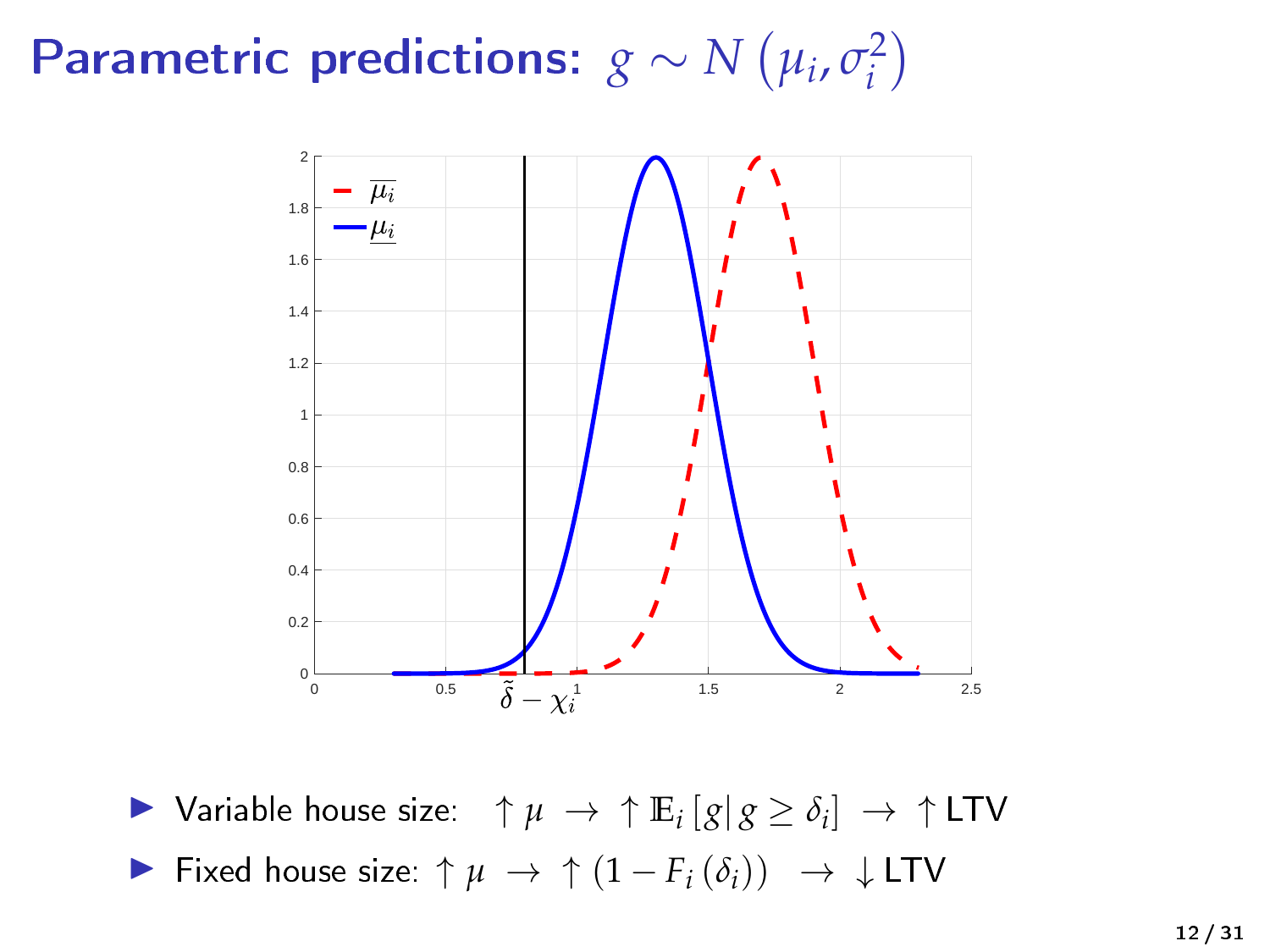$\blacktriangleright$  Ideal: compare leverage of similar individuals buying house in same place at same time, but who have different beliefs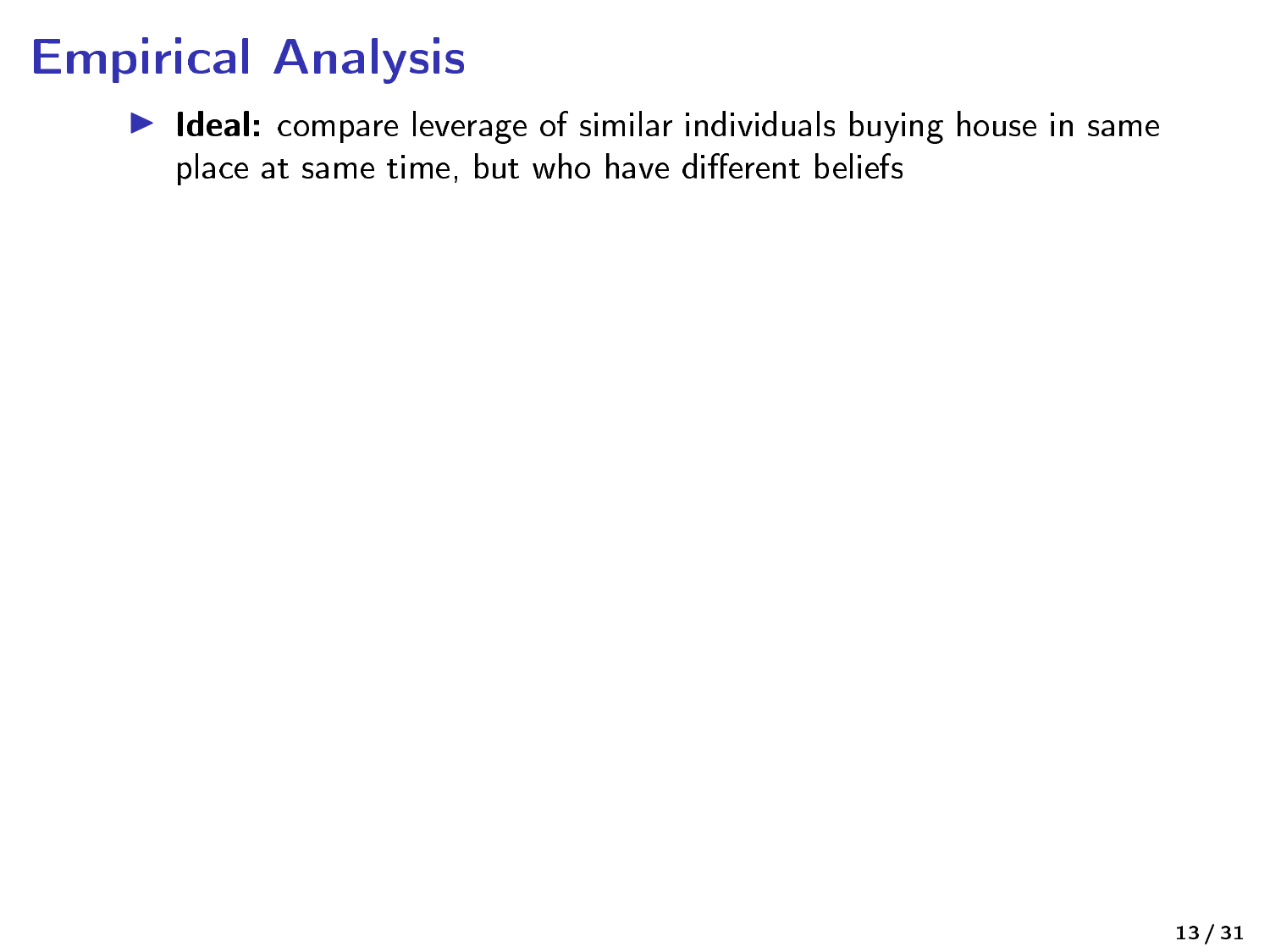$\blacktriangleright$  Ideal: compare leverage of similar individuals buying house in same place at same time, but who have different beliefs

### $\blacktriangleright$  Challenges

- $\blacktriangleright$  Measuring individuals' beliefs
- $\triangleright$  Do differences in beliefs reflect differences in some other factor that also influences leverage?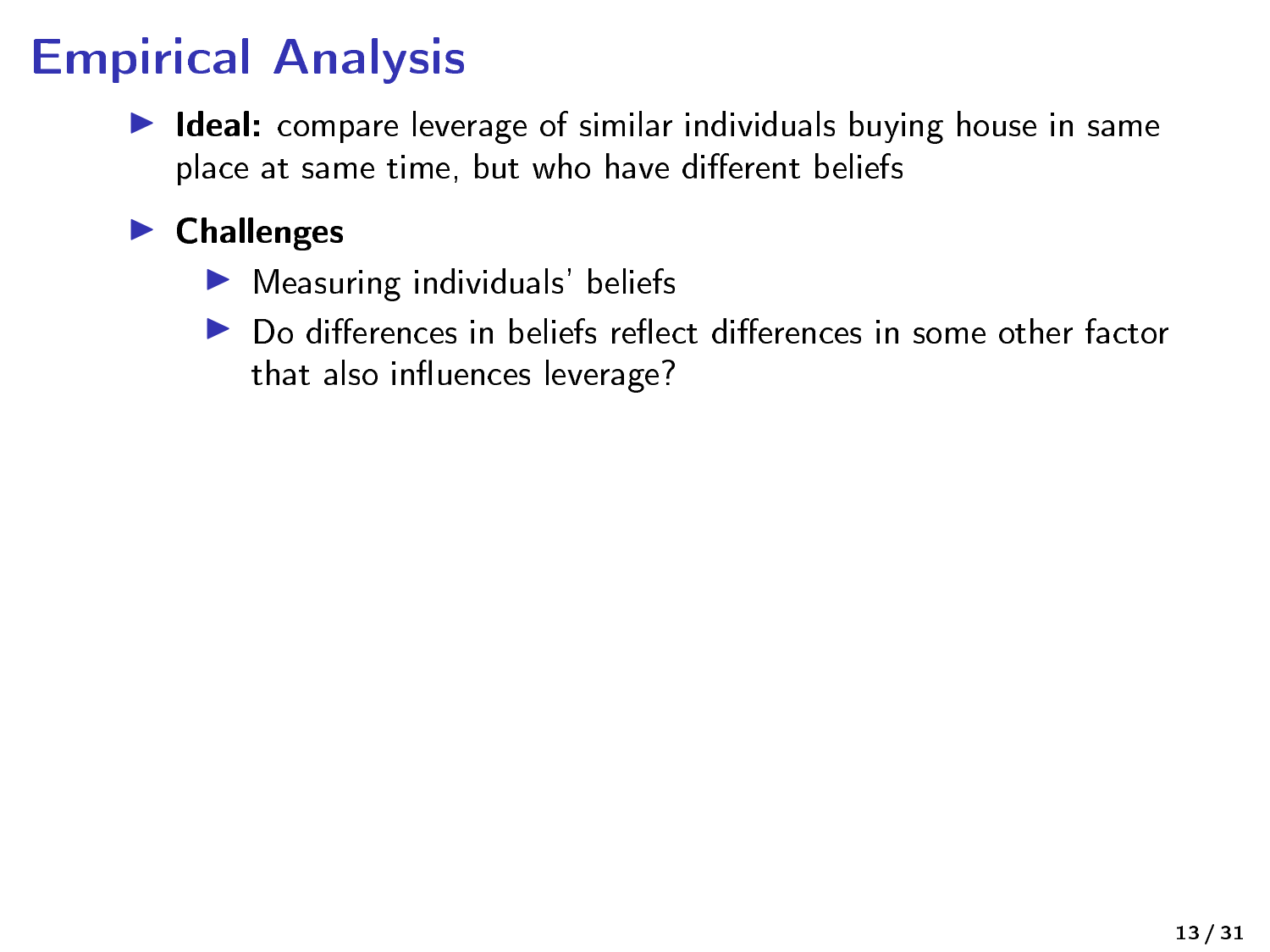$\blacktriangleright$  Ideal: compare leverage of similar individuals buying house in same place at same time, but who have different beliefs

### $\blacktriangleright$  Challenges

- $\blacktriangleright$  Measuring individuals' beliefs
- $\triangleright$  Do differences in beliefs reflect differences in some other factor that also influences leverage?

#### **Approach**

- Belief shifters, as in Bailey, Cao, Kuchler, Stroebel (JPE, 2017)
- $\blacktriangleright$  House price experiences of geographically-distant friends affect beliefs about future house price changes

### $\triangleright$  Orthogonal to

- $\blacktriangleright$  Homebuyer characteristics
- $\triangleright$  Other factors influencing leverage decision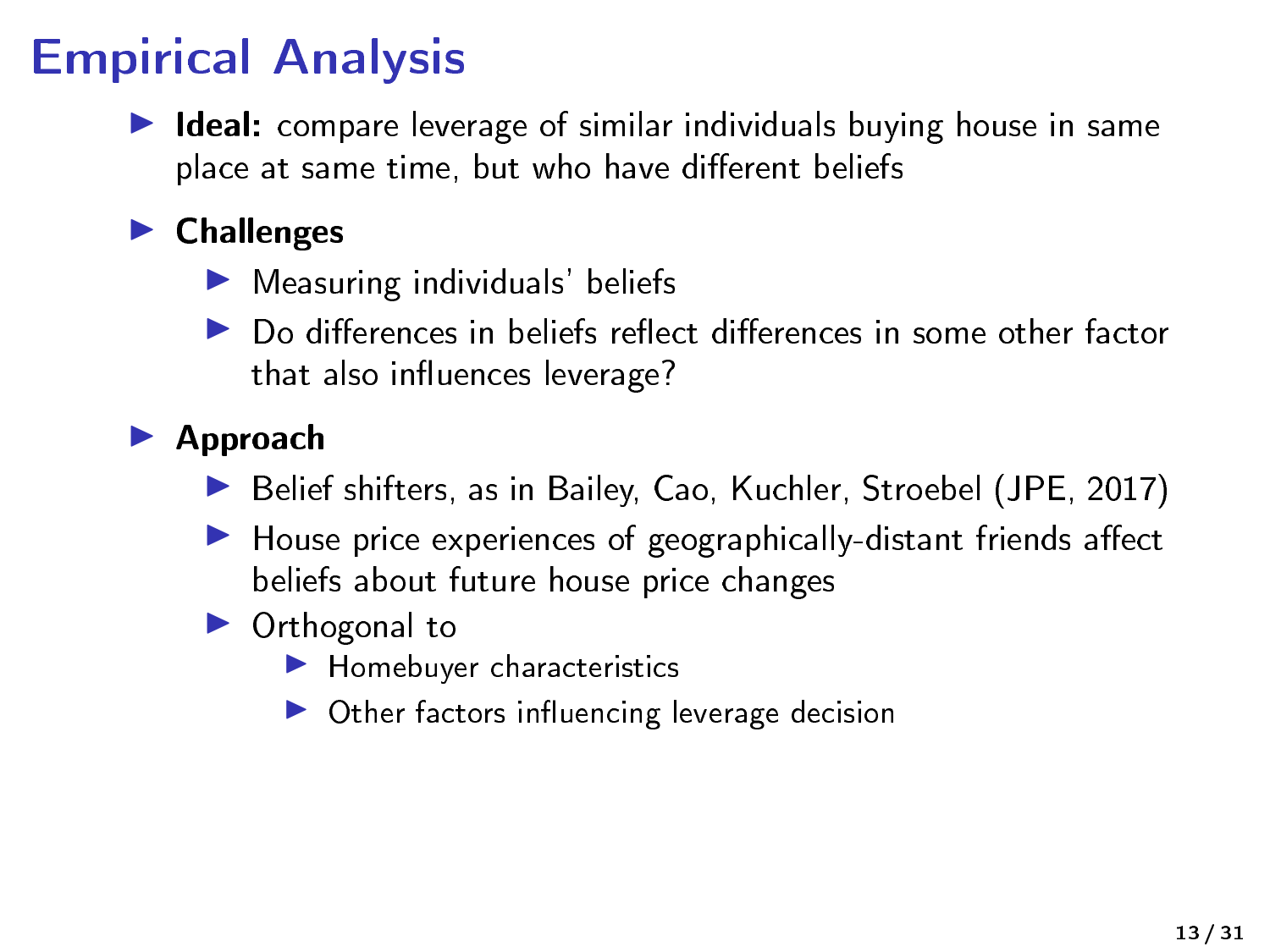$\blacktriangleright$  Ideal: compare leverage of similar individuals buying house in same place at same time, but who have different beliefs

### $\blacktriangleright$  Challenges

- $\blacktriangleright$  Measuring individuals' beliefs
- $\triangleright$  Do differences in beliefs reflect differences in some other factor that also influences leverage?

### **Approach**

- Belief shifters, as in Bailey, Cao, Kuchler, Stroebel (JPE, 2017)
- $\blacktriangleright$  House price experiences of geographically-distant friends affect beliefs about future house price changes

### $\triangleright$  Orthogonal to

- $\blacktriangleright$  Homebuyer characteristics
- $\triangleright$  Other factors influencing leverage decision

#### $\blacktriangleright$  Two steps

- 1. Survey: Friends' experiences  $\Rightarrow$  beliefs
- 2. Regression: Friends' experiences  $\Rightarrow$  leverage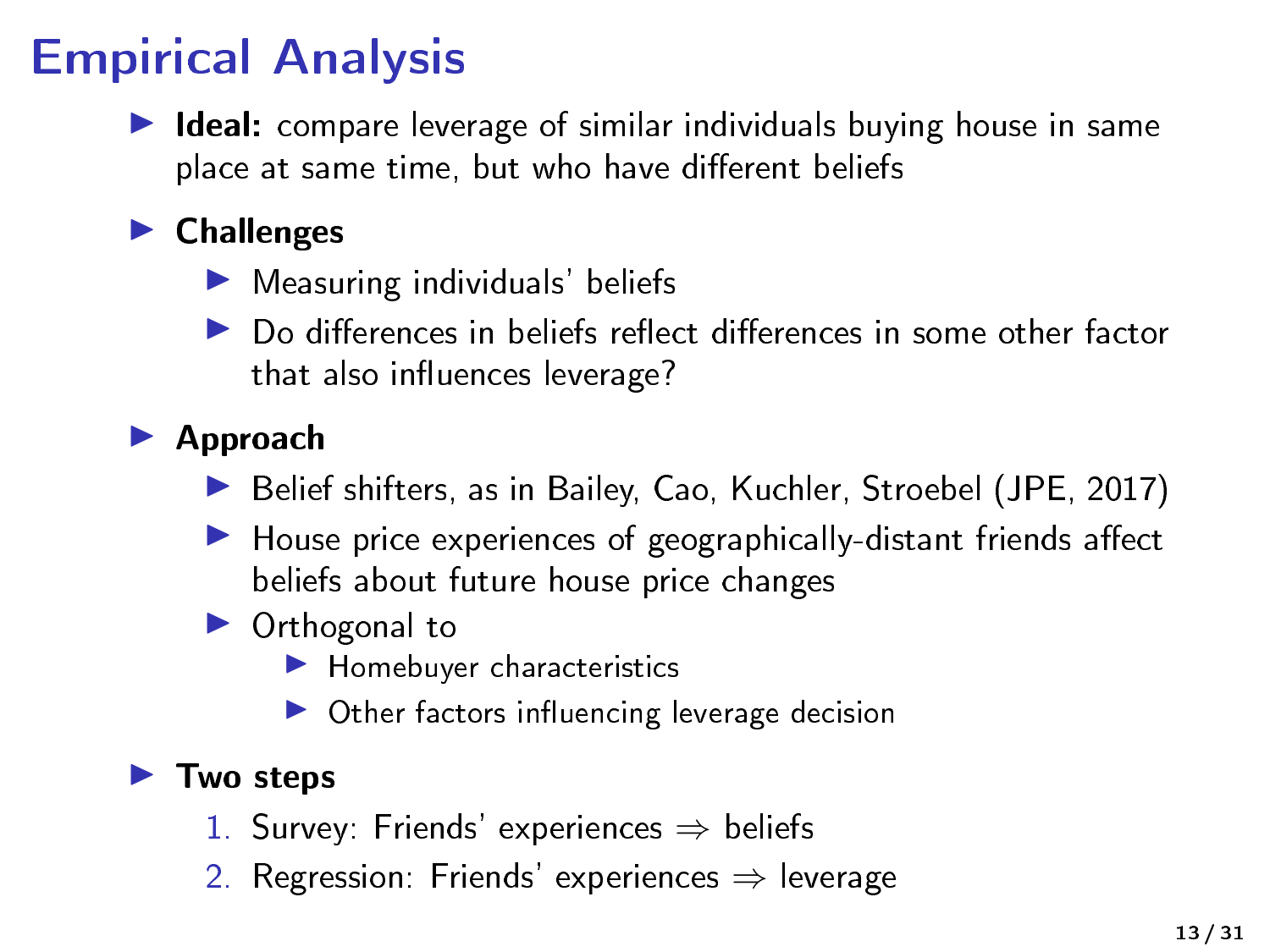### Data

### <span id="page-28-0"></span>▶ Anonymized snapshot of Facebook Social Graph (2015)

- $\triangleright$  Observe number of friends in each county-location
- $\triangleright$  On average,  $\sim$  400 friendship links, spread over 50+ counties

#### $\blacktriangleright$  Belief Survey

#### ▶ Public Records Housing Transaction Data

- $\triangleright$  1.35 million housing transactions in 2,900 zip codes (33 states)
- $\blacktriangleright$  Property details, transaction price, mortgage information
- $\blacktriangleright$  Transactions from 2008 to 2014
- $\triangleright$  Caveat: Can only match buyers for owner-occupied properties.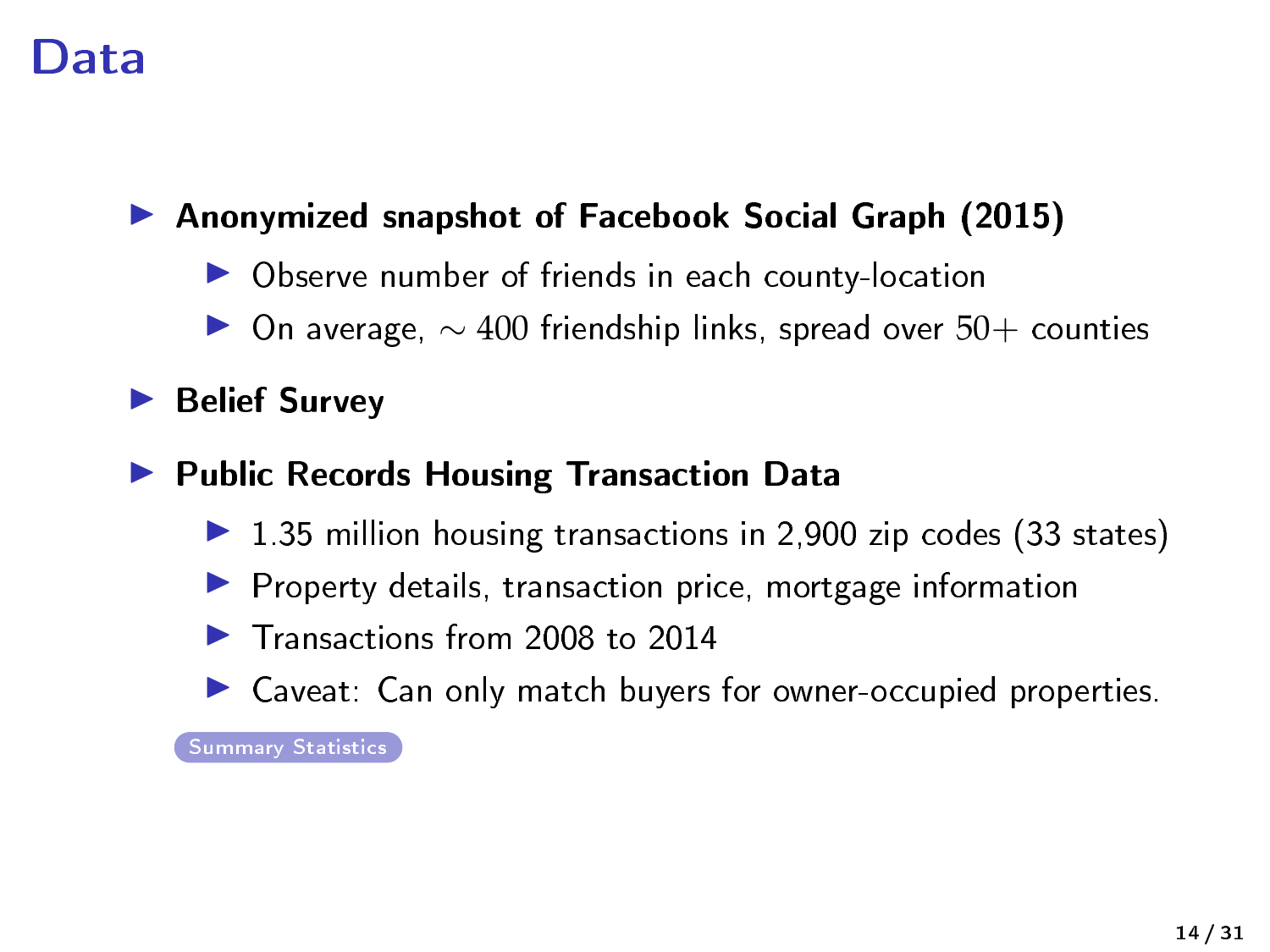$$
FinalHPMean_{i,t,t-24m} = \sum_{c}Sharefriends_{i,c} \times \Delta HP_{c,t,t-24m}
$$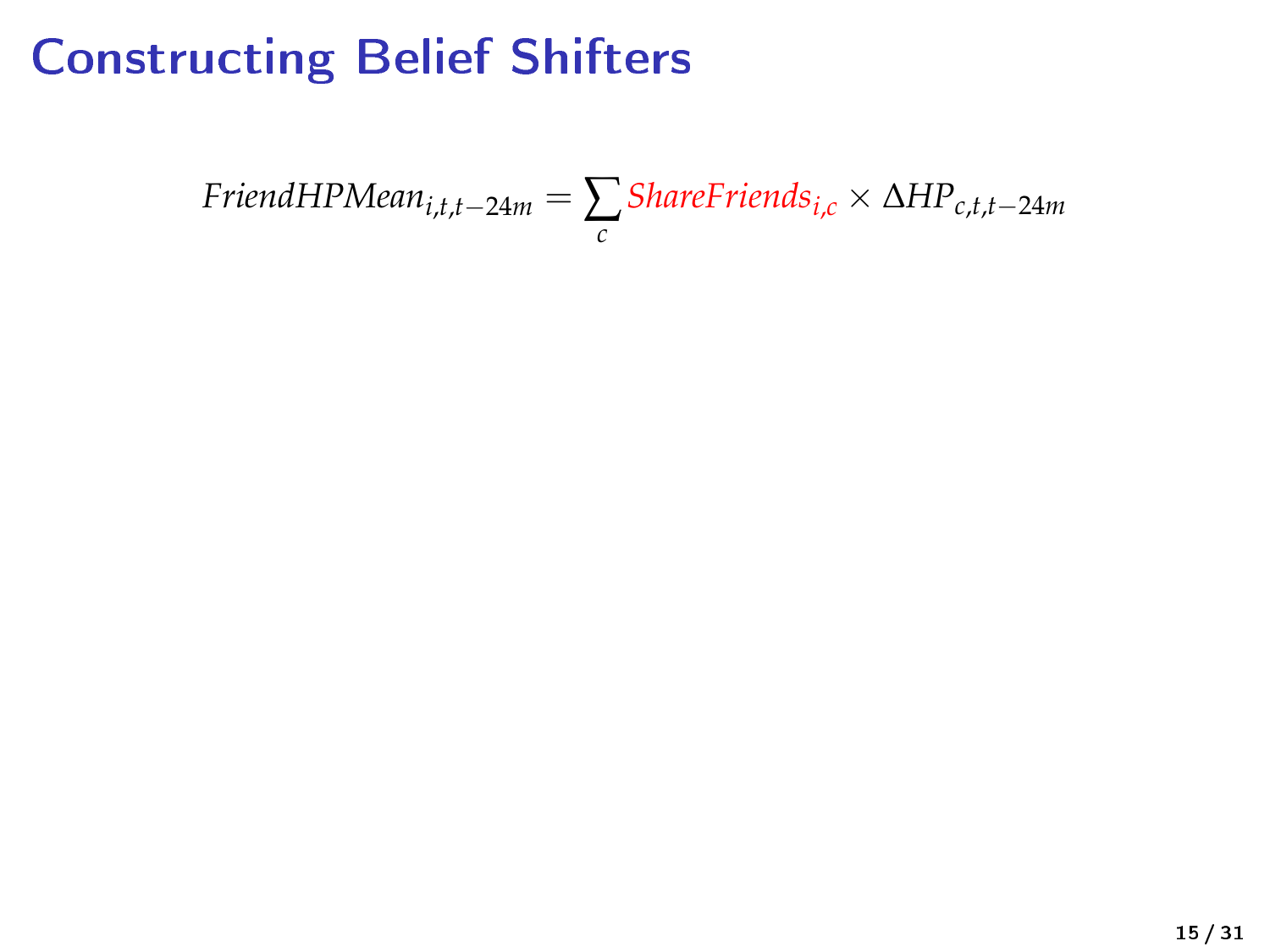$$
FinalHPMean_{i,t,t-24m} = \sum_{c}Sharefriends_{i,c} \times \Delta HP_{c,t,t-24m}
$$



 $\blacktriangleright$  Network is endogenous; interaction is (plausibly) not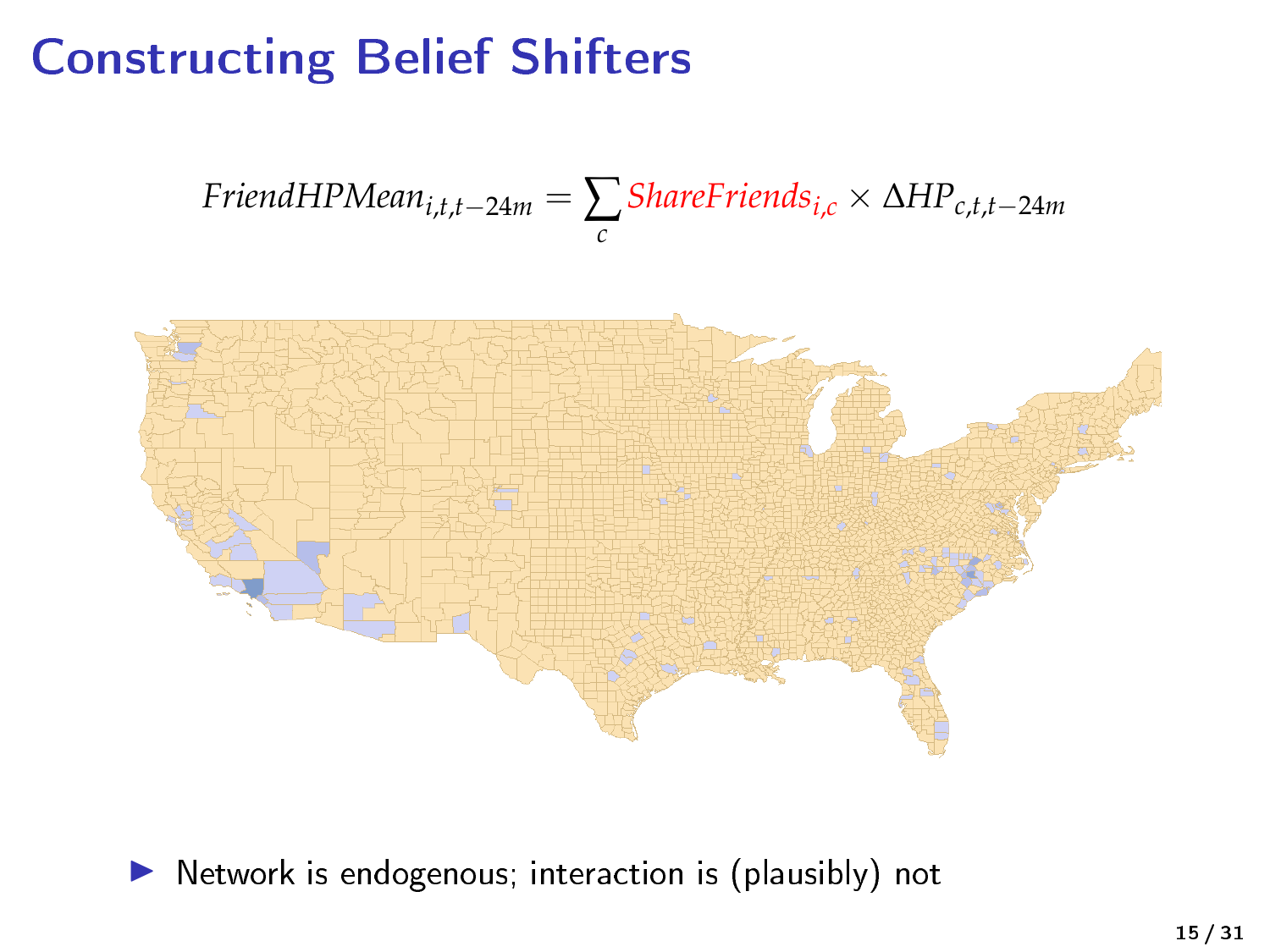$$
FinalHPMean_{i,t,t-24m} = \sum_{c}Sharefriends_{i,c} \times \Delta HP_{c,t,t-24m}
$$



 $\blacktriangleright$  Network is endogenous; interaction is (plausibly) not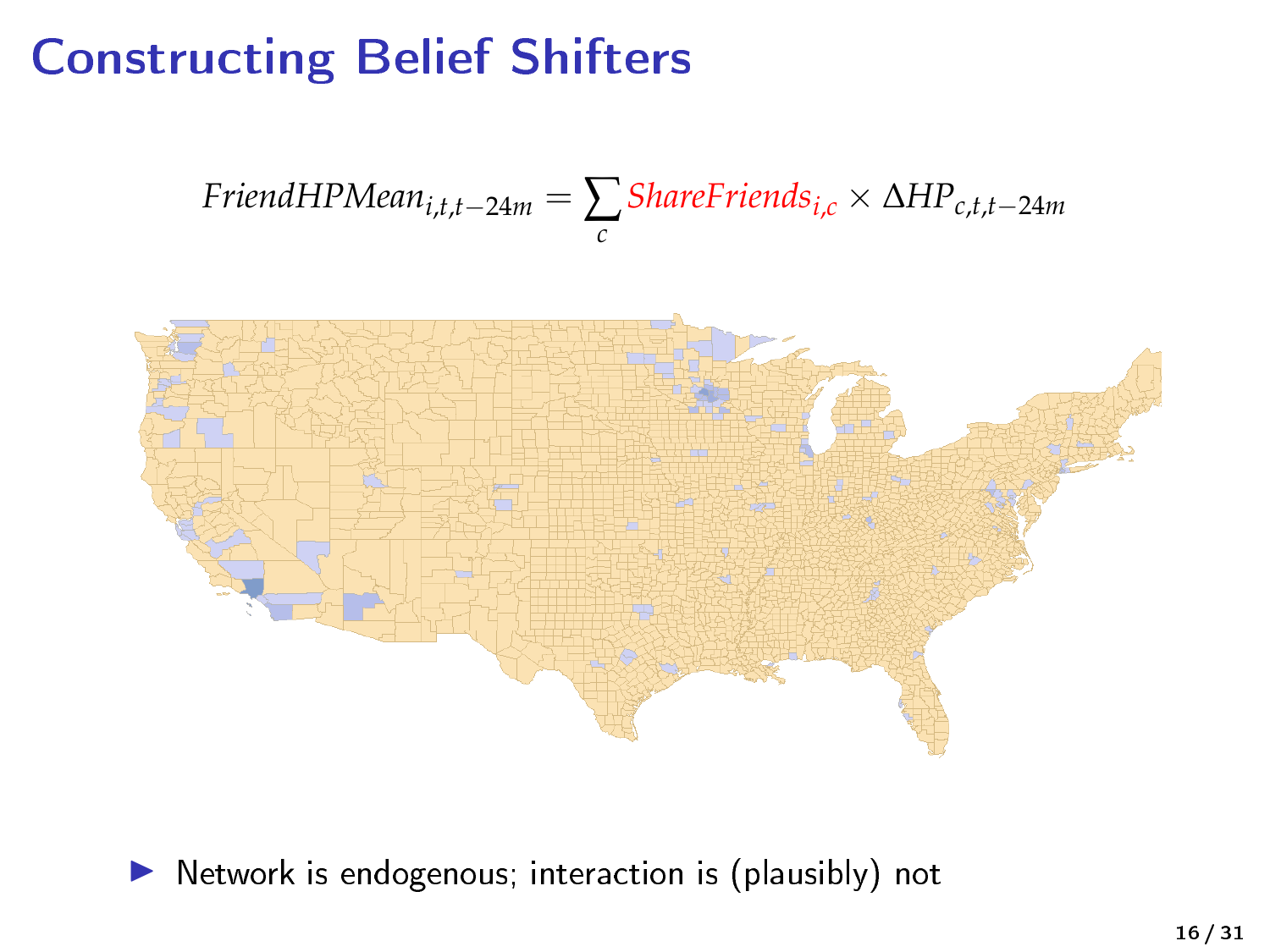$$
FriendHPMean_{i,t,t-24m} = \sum_{c}Sharefriends_{i,c} \times \Delta HP_{c,t,t-24m}
$$



<sup>I</sup> Substantial variation in *ShareFriendsi*,*<sup>c</sup>* and <sup>∆</sup>*HPc*,*t*,*t*−24*<sup>m</sup>*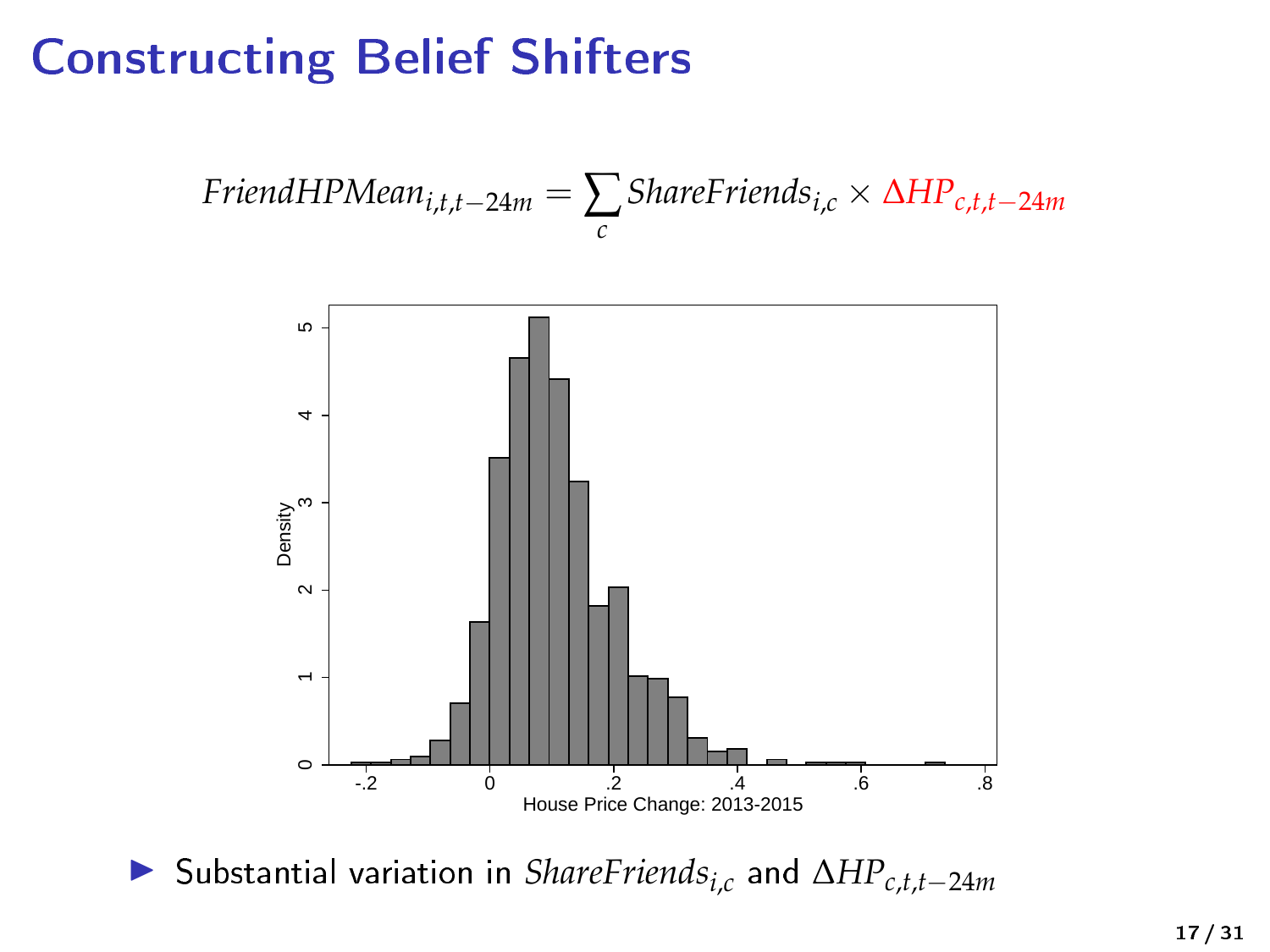### Validating Belief Shifters

|      |                                                                                          |        | April 2017; targeted FB users through Newsfeed; 426 responses                                                                                                                                                                                                                                               |       |
|------|------------------------------------------------------------------------------------------|--------|-------------------------------------------------------------------------------------------------------------------------------------------------------------------------------------------------------------------------------------------------------------------------------------------------------------|-------|
|      |                                                                                          |        |                                                                                                                                                                                                                                                                                                             |       |
|      |                                                                                          |        | Focus on a few LA zip codes, representative demographics                                                                                                                                                                                                                                                    |       |
|      |                                                                                          |        |                                                                                                                                                                                                                                                                                                             |       |
|      | questions, your responses will be kept anonymous:                                        |        | Facebook is helping researchers understand what real people think about the economy. Your survey responses will be combined with the information that<br>you publicly share on Facebook and average housing prices to help us better understand the housing economy. Help us out by answering the following |       |
|      |                                                                                          |        |                                                                                                                                                                                                                                                                                                             |       |
|      |                                                                                          |        |                                                                                                                                                                                                                                                                                                             |       |
|      | How often do you talk to your friends about whether buying a house is a good investment? |        |                                                                                                                                                                                                                                                                                                             |       |
|      | Never                                                                                    | Rarely | Sometimes                                                                                                                                                                                                                                                                                                   | Often |
|      |                                                                                          |        |                                                                                                                                                                                                                                                                                                             |       |
|      |                                                                                          |        | What would you say is the percent chance that over the next 12 months the average home price in your zip code will                                                                                                                                                                                          |       |
|      |                                                                                          |        |                                                                                                                                                                                                                                                                                                             |       |
|      | 0 % increase by 12% or more                                                              |        |                                                                                                                                                                                                                                                                                                             |       |
|      |                                                                                          |        |                                                                                                                                                                                                                                                                                                             |       |
|      | 0 % increase by 8% to 12%                                                                |        |                                                                                                                                                                                                                                                                                                             |       |
|      | 0 % increase by 4% to 8%                                                                 |        |                                                                                                                                                                                                                                                                                                             |       |
| 0.%  |                                                                                          |        |                                                                                                                                                                                                                                                                                                             |       |
|      | increase by 0% to 4%                                                                     |        |                                                                                                                                                                                                                                                                                                             |       |
| 0.96 | decrease by 0% to 4%                                                                     |        |                                                                                                                                                                                                                                                                                                             |       |
|      | 0 % decrease by 4% to 8%                                                                 |        |                                                                                                                                                                                                                                                                                                             |       |
| 0.96 | decrease by more than 8%                                                                 |        |                                                                                                                                                                                                                                                                                                             |       |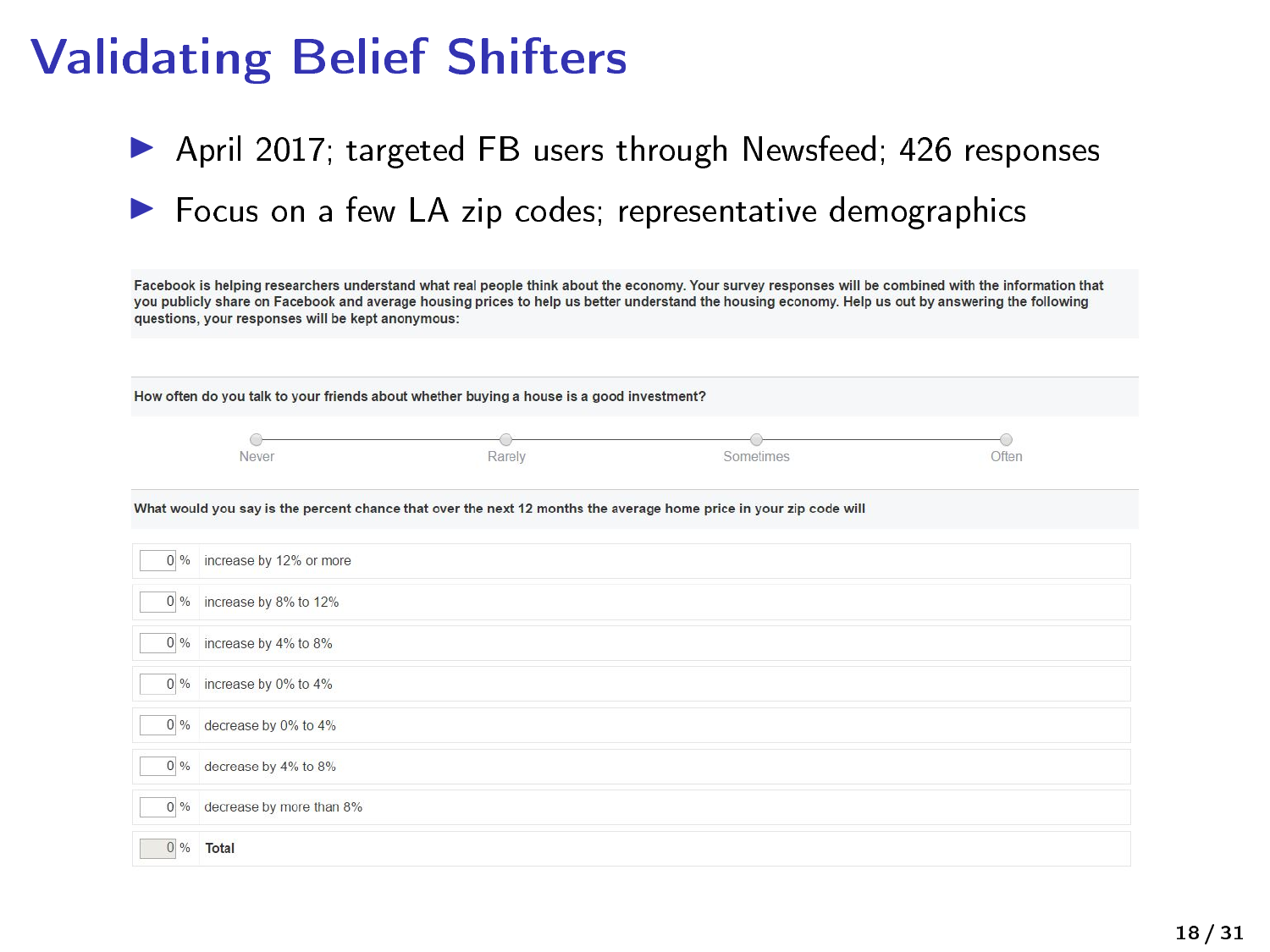### Validating Belief Shifters

- ▶ April 2017; targeted FB users through Newsfeed; 426 responses
- $\blacktriangleright$  Focus on a few LA zip codes; representative demographics

|                                 | Dep. Var.: Mean of the Belief Dist |           | Dep. Var.: SD of the Belief Dist |           |  |
|---------------------------------|------------------------------------|-----------|----------------------------------|-----------|--|
|                                 | (1)                                | (2)       | (3)                              | (4)       |  |
| Δ House Prices - Past 24 Months |                                    |           |                                  |           |  |
| All Friends - Mean              | $0.326**$                          | $0.322**$ |                                  | $-0.024$  |  |
|                                 | (0.144)                            | (0.148)   |                                  | (0.055)   |  |
| All Friends - St. D.            |                                    | 0.027     | $0.182**$                        | $0.184**$ |  |
|                                 |                                    | (0.145)   | (0.089)                          | (0.090)   |  |
| Zip Code Fixed Effects          | Υ                                  | Υ         | Υ                                | Υ         |  |
| Demographic Controls            | Υ                                  | Y         | Υ                                | Υ         |  |
| N                               | 426                                | 426       | 426                              | 426       |  |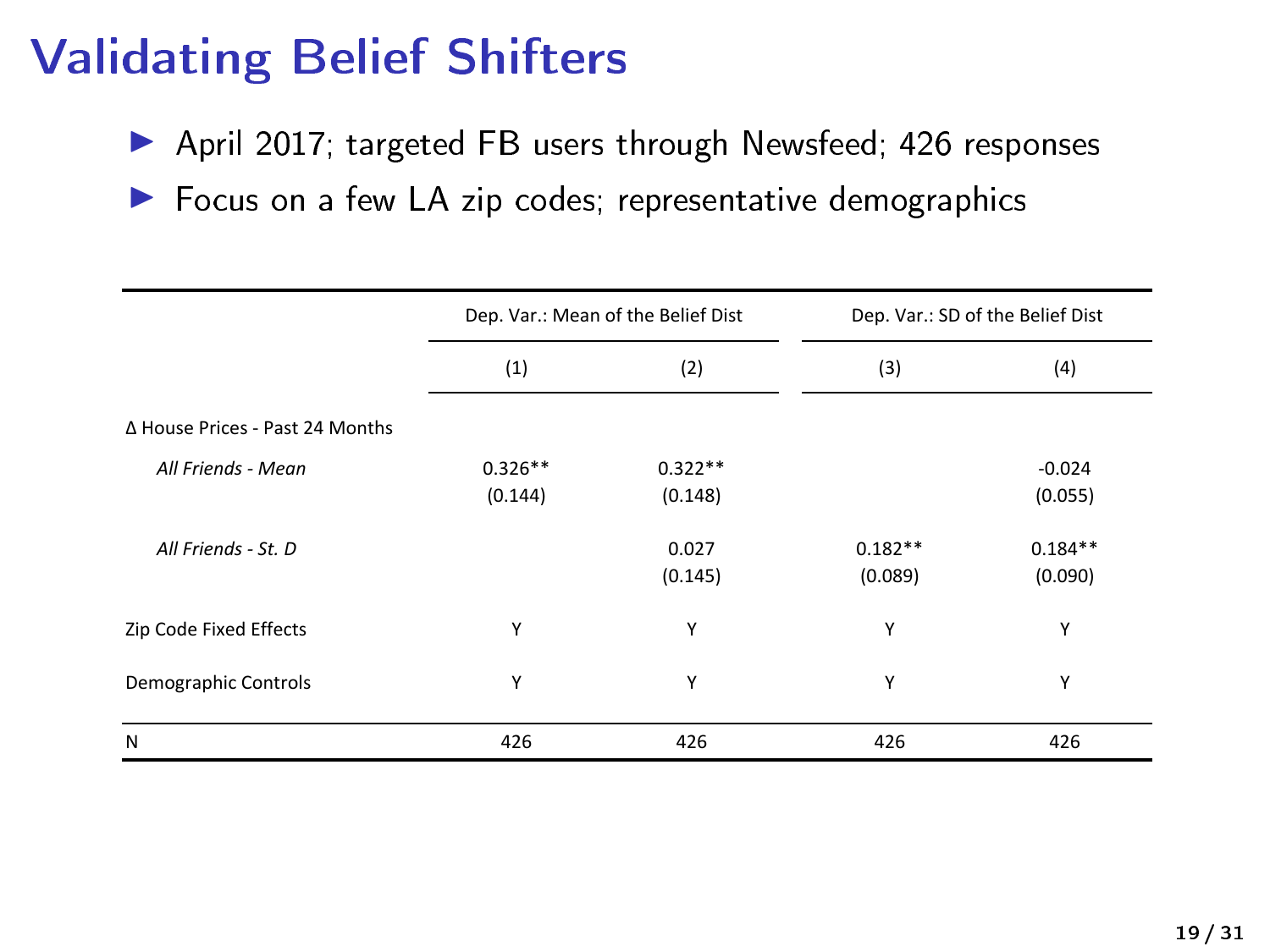$CLTV_{i.t.c.} = \alpha + \beta_1 Mean Frien dHP_{i.t} + \beta_2 StDFriend HP_{i.t} + \beta_3 X_{i.t} + \psi_{t.c.} + \epsilon$ 

#### $\triangleright$  Controls

- Purchase month  $\times$  county  $\times$  lender FE
- $\blacktriangleright$  Borrower characteristics: age, marital status, education, occupation, income, household size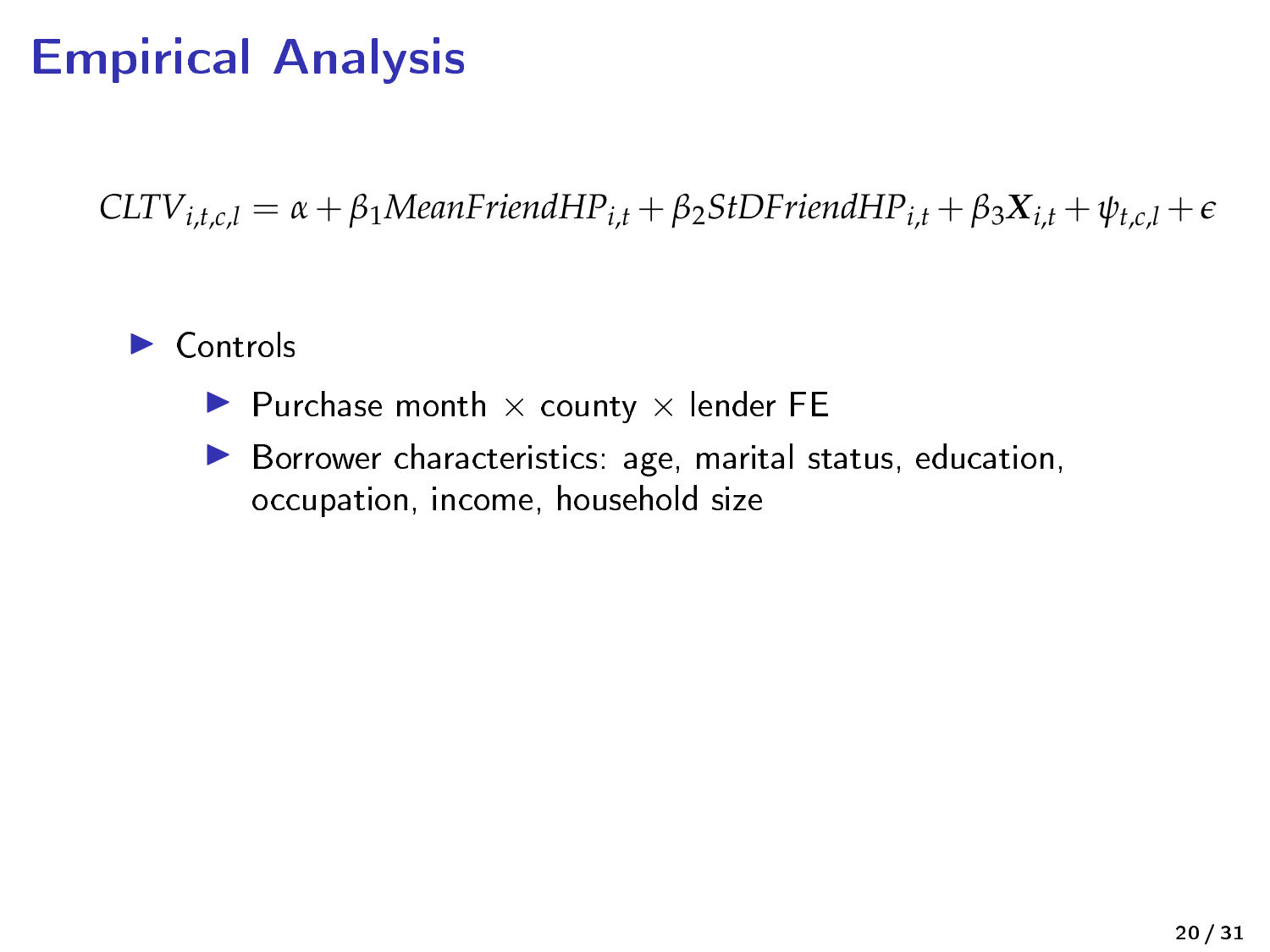|                               | (1)                    | (2)                    | (3)                    | (4)                    | (5)                    | (6)                    |
|-------------------------------|------------------------|------------------------|------------------------|------------------------|------------------------|------------------------|
| ∆ Friends' House Prices (24m) |                        |                        |                        |                        |                        |                        |
| Mean                          | $-0.087***$<br>(0.005) | $-0.107***$<br>(0.006) | $-0.136***$<br>(0.008) | $-0.060***$<br>(0.012) | $-0.144***$<br>(0.008) | $-0.027*$<br>(0.012)   |
| St. D.                        | $0.318***$<br>(0.013)  | $0.319***$<br>(0.014)  | $0.546***$<br>(0.021)  | $0.276***$<br>(0.015)  | $0.439***$<br>(0.019)  | $-0.027$<br>(0.023)    |
| Mean X Recourse               |                        |                        | $0.063***$<br>(0.011)  |                        |                        |                        |
| St. D. X Recourse             |                        |                        | $-0.451***$<br>(0.031) |                        |                        |                        |
| Mean X Mean                   |                        |                        |                        | $0.0005*$<br>(0.0002)  |                        |                        |
| St. D. X Mean                 |                        |                        |                        | $-0.004***$<br>(0.00)  |                        |                        |
| Mean X Recovery               |                        |                        |                        |                        | $0.046***$<br>(0.012)  |                        |
| St. D. X Recovery             |                        |                        |                        |                        | $-0.268***$<br>(0.027) |                        |
| Mean X HO-Rate                |                        |                        |                        |                        |                        | $-0.103***$<br>(0.014) |
| St. D. X HO-Rate              |                        |                        |                        |                        |                        | $0.463***$<br>(0.025)  |
| Month x County x Lender FE    | Y                      | Υ                      | Y                      | Υ                      | Y                      | Υ                      |
| Demographic Controls          | Υ                      | Y, x Year              | Y, x Year              | Y, x Year              | Y, x Year              | Y, x Year              |

 $R_{\rm A}$   $R_{\rm A}$   $R_{\rm A}$   $R_{\rm A}$   $R_{\rm A}$   $R_{\rm A}$   $R_{\rm A}$   $R_{\rm A}$   $R_{\rm A}$   $R_{\rm A}$   $R_{\rm A}$   $R_{\rm A}$   $R_{\rm A}$   $R_{\rm A}$   $R_{\rm A}$   $R_{\rm A}$   $R_{\rm A}$   $R_{\rm A}$   $R_{\rm A}$   $R_{\rm A}$   $R_{\rm A}$   $R_{\rm A}$   $R_{\rm A}$   $R_{\rm A}$   $R_{\rm$ ↑1 ppt Expected House Price Growth  $(12m)$   $\rightarrow \downarrow \frac{0.087}{0.326} = 27$  bps LTV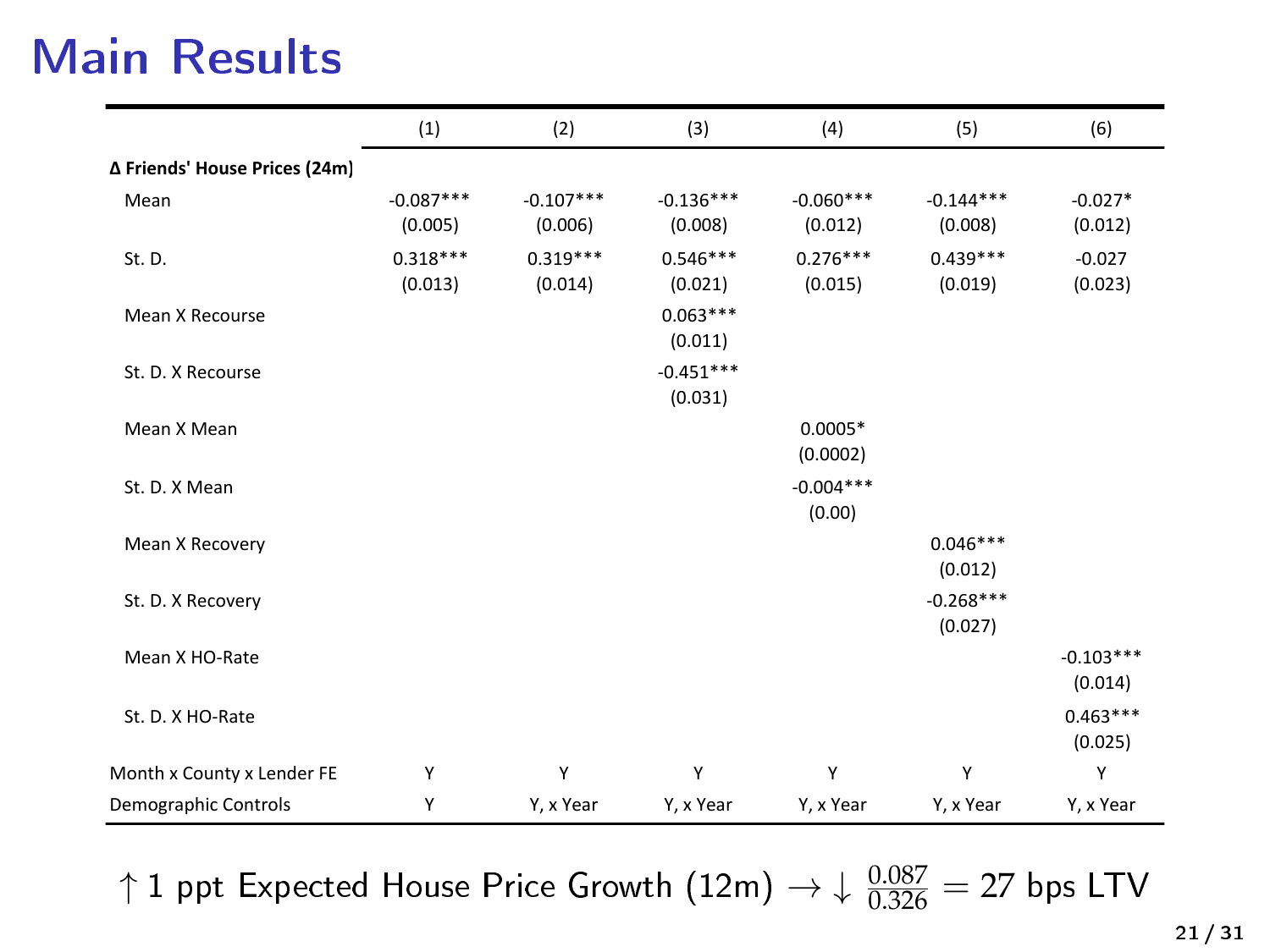|                               | (1)                    | (2)                    | (3)                    | (4)                    | (5)                    | (6)                    |
|-------------------------------|------------------------|------------------------|------------------------|------------------------|------------------------|------------------------|
| Δ Friends' House Prices (24m) |                        |                        |                        |                        |                        |                        |
| Mean                          | $-0.087***$<br>(0.005) | $-0.107***$<br>(0.006) | $-0.136***$<br>(0.008) | $-0.060***$<br>(0.012) | $-0.144***$<br>(0.008) | $-0.027*$<br>(0.012)   |
| St. D.                        | $0.318***$<br>(0.013)  | $0.319***$<br>(0.014)  | $0.546***$<br>(0.021)  | $0.276***$<br>(0.015)  | $0.439***$<br>(0.019)  | $-0.027$<br>(0.023)    |
| <b>Mean X Recourse</b>        |                        |                        | $0.063***$<br>(0.011)  |                        |                        |                        |
| St. D. X Recourse             |                        |                        | $-0.451***$<br>(0.031) |                        |                        |                        |
| Mean X Mean                   |                        |                        |                        | $0.0005*$<br>(0.0002)  |                        |                        |
| St. D. X Mean                 |                        |                        |                        | $-0.004***$<br>(0.00)  |                        |                        |
| Mean X Recovery               |                        |                        |                        |                        | $0.046***$<br>(0.012)  |                        |
| St. D. X Recovery             |                        |                        |                        |                        | $-0.268***$<br>(0.027) |                        |
| Mean X HO-Rate                |                        |                        |                        |                        |                        | $-0.103***$<br>(0.014) |
| St. D. X HO-Rate              |                        |                        |                        |                        |                        | $0.463***$<br>(0.025)  |
| Month x County x Lender FE    | Y                      | Υ                      | Y                      | Υ                      | Y                      | Y                      |
| Demographic Controls          | Υ                      | Y, x Year              | Y, x Year              | Y, x Year              | Y, x Year              | Y, x Year              |

 $R^2$  or  $R^2$  0.269 0.269 0.269 0.269 0.269 0.269 0.269 0.269 0.270 0.270 0.270 0.270 0.270 0.270 0.270 0.270 0.270 0.270 0.270 0.270 0.270 0.270 0.270 0.270 0.270 0.270 0.270 0.270 0.270 0.270 0.270 0.270 0.270 0.270 0. Effect stronger in non-recourse states.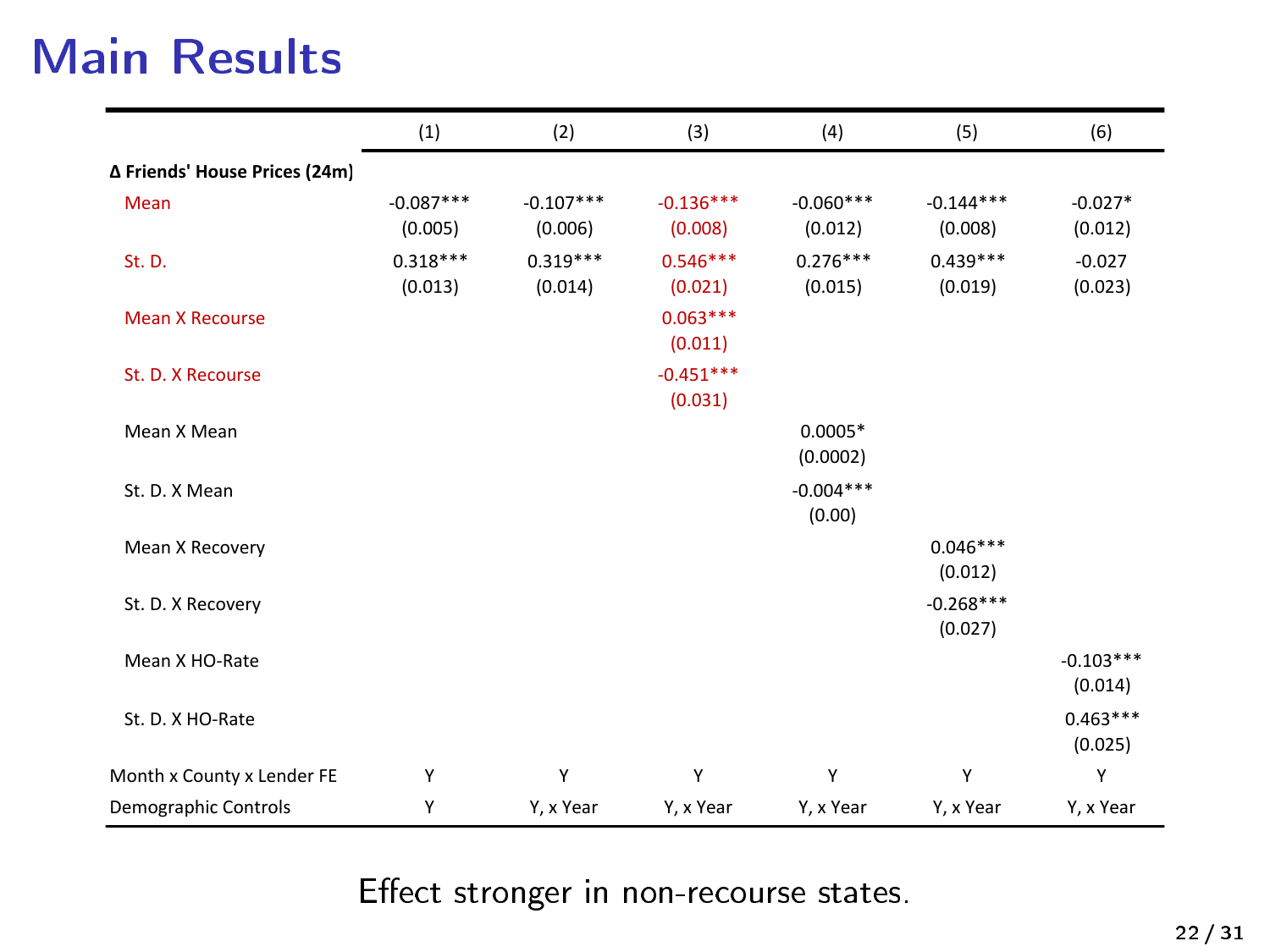|                               | (1)                    | (2)                    | (3)                    | (4)                    | (5)                    | (6)                    |
|-------------------------------|------------------------|------------------------|------------------------|------------------------|------------------------|------------------------|
| ∆ Friends' House Prices (24m) |                        |                        |                        |                        |                        |                        |
| Mean                          | $-0.087***$<br>(0.005) | $-0.107***$<br>(0.006) | $-0.136***$<br>(0.008) | $-0.060***$<br>(0.012) | $-0.144***$<br>(0.008) | $-0.027*$<br>(0.012)   |
| St. D.                        | $0.318***$<br>(0.013)  | $0.319***$<br>(0.014)  | $0.546***$<br>(0.021)  | $0.276***$<br>(0.015)  | $0.439***$<br>(0.019)  | $-0.027$<br>(0.023)    |
| Mean X Recourse               |                        |                        | $0.063***$<br>(0.011)  |                        |                        |                        |
| St. D. X Recourse             |                        |                        | $-0.451***$<br>(0.031) |                        |                        |                        |
| Mean X Mean                   |                        |                        |                        | $0.0005*$<br>(0.0002)  |                        |                        |
| St. D. X Mean                 |                        |                        |                        | $-0.004***$<br>(0.00)  |                        |                        |
| <b>Mean X Recovery</b>        |                        |                        |                        |                        | $0.046***$<br>(0.012)  |                        |
| St. D. X Recovery             |                        |                        |                        |                        | $-0.268***$<br>(0.027) |                        |
| Mean X HO-Rate                |                        |                        |                        |                        |                        | $-0.103***$<br>(0.014) |
| St. D. X HO-Rate              |                        |                        |                        |                        |                        | $0.463***$<br>(0.025)  |
| Month x County x Lender FE    | Y                      | Υ                      | Y                      | Υ                      | Y                      | Υ                      |
| Demographic Controls          | Υ                      | Y, x Year              | Y, x Year              | Y, x Year              | Y, x Year              | Y, x Year              |

 $R_3$   $R_3$  0.269 0.269 0.269 0.269 0.269 0.269 0.269 0.269 0.269 0.270 0.270 0.269 0.270 0.270 0.270 0.270 0.270 0.270 0.270 0.270 0.270 0.270 0.270 0.270 0.270 0.270 0.270 0.270 0.270 0.270 0.270 0.270 0.270 0.270 0.270 Effect dampened at times of high expected house price growth.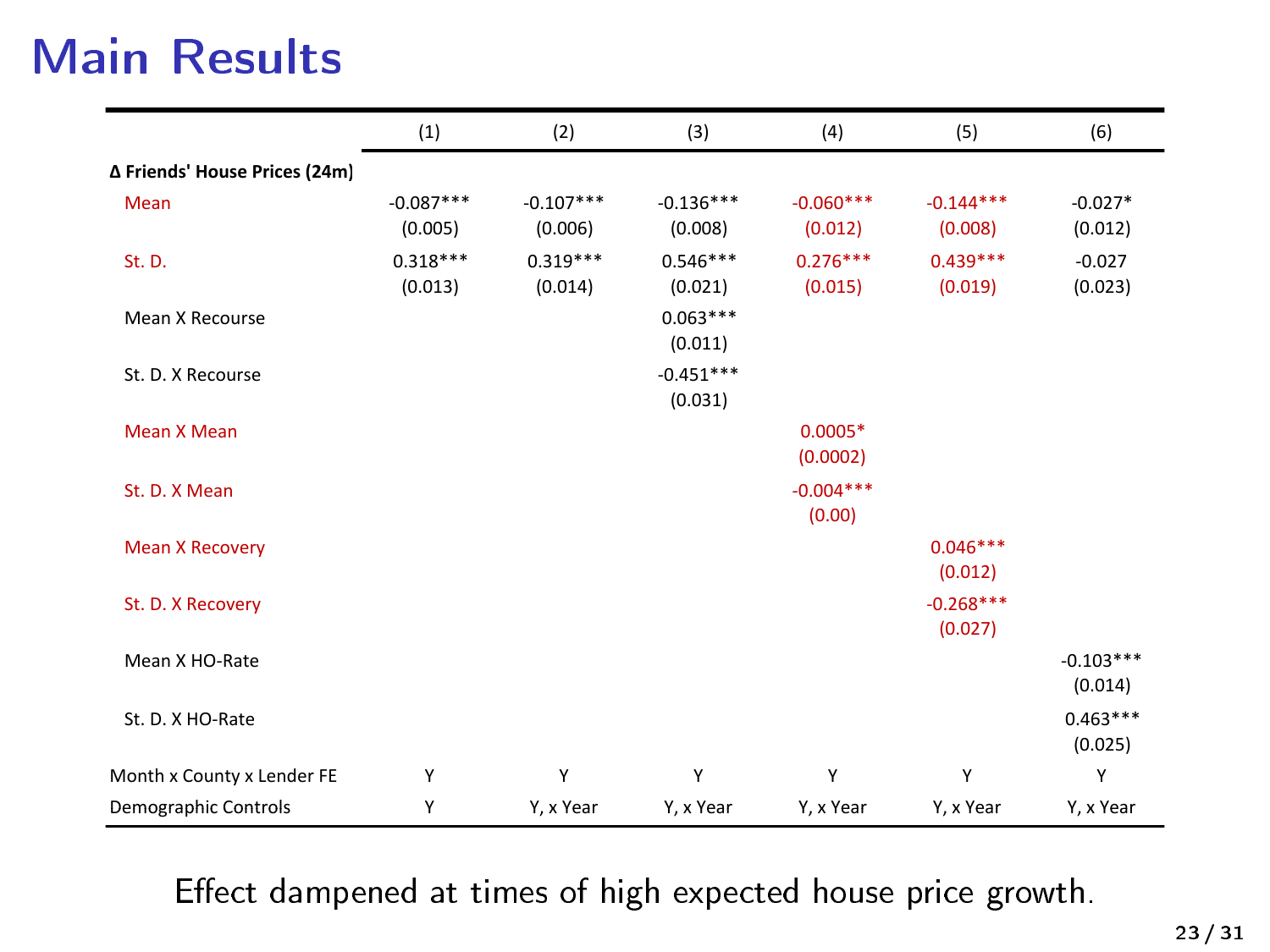|                               | (1)                    | (2)                    | (3)                    | (4)                    | (5)                    | (6)                    |
|-------------------------------|------------------------|------------------------|------------------------|------------------------|------------------------|------------------------|
| ∆ Friends' House Prices (24m) |                        |                        |                        |                        |                        |                        |
| Mean                          | $-0.087***$<br>(0.005) | $-0.107***$<br>(0.006) | $-0.136***$<br>(0.008) | $-0.060***$<br>(0.012) | $-0.144***$<br>(0.008) | $-0.027*$<br>(0.012)   |
| St. D.                        | $0.318***$<br>(0.013)  | $0.319***$<br>(0.014)  | $0.546***$<br>(0.021)  | $0.276***$<br>(0.015)  | $0.439***$<br>(0.019)  | $-0.027$<br>(0.023)    |
| Mean X Recourse               |                        |                        | $0.063***$<br>(0.011)  |                        |                        |                        |
| St. D. X Recourse             |                        |                        | $-0.451***$<br>(0.031) |                        |                        |                        |
| Mean X Mean                   |                        |                        |                        | $0.0005*$<br>(0.0002)  |                        |                        |
| St. D. X Mean                 |                        |                        |                        | $-0.004***$<br>(0.00)  |                        |                        |
| Mean X Recovery               |                        |                        |                        |                        | $0.046***$<br>(0.012)  |                        |
| St. D. X Recovery             |                        |                        |                        |                        | $-0.268***$<br>(0.027) |                        |
| Mean X HO-Rate                |                        |                        |                        |                        |                        | $-0.103***$<br>(0.014) |
| St. D. X HO-Rate              |                        |                        |                        |                        |                        | $0.463***$<br>(0.025)  |
| Month x County x Lender FE    | Y                      | Υ                      | Υ                      | Υ                      | Υ                      | Υ                      |
| Demographic Controls          | Υ                      | Y, x Year              | Y, x Year              | Y, x Year              | Y, x Year              | Y, x Year              |

R-Squared 0.269 0.269 0.269 0.269 0.269 0.269 0.269 0.269 0.269 0.269 0.270 0.270 0.269 0.269 0.269 0.270 0.270 Effect stronger in areas with high homeownership rate.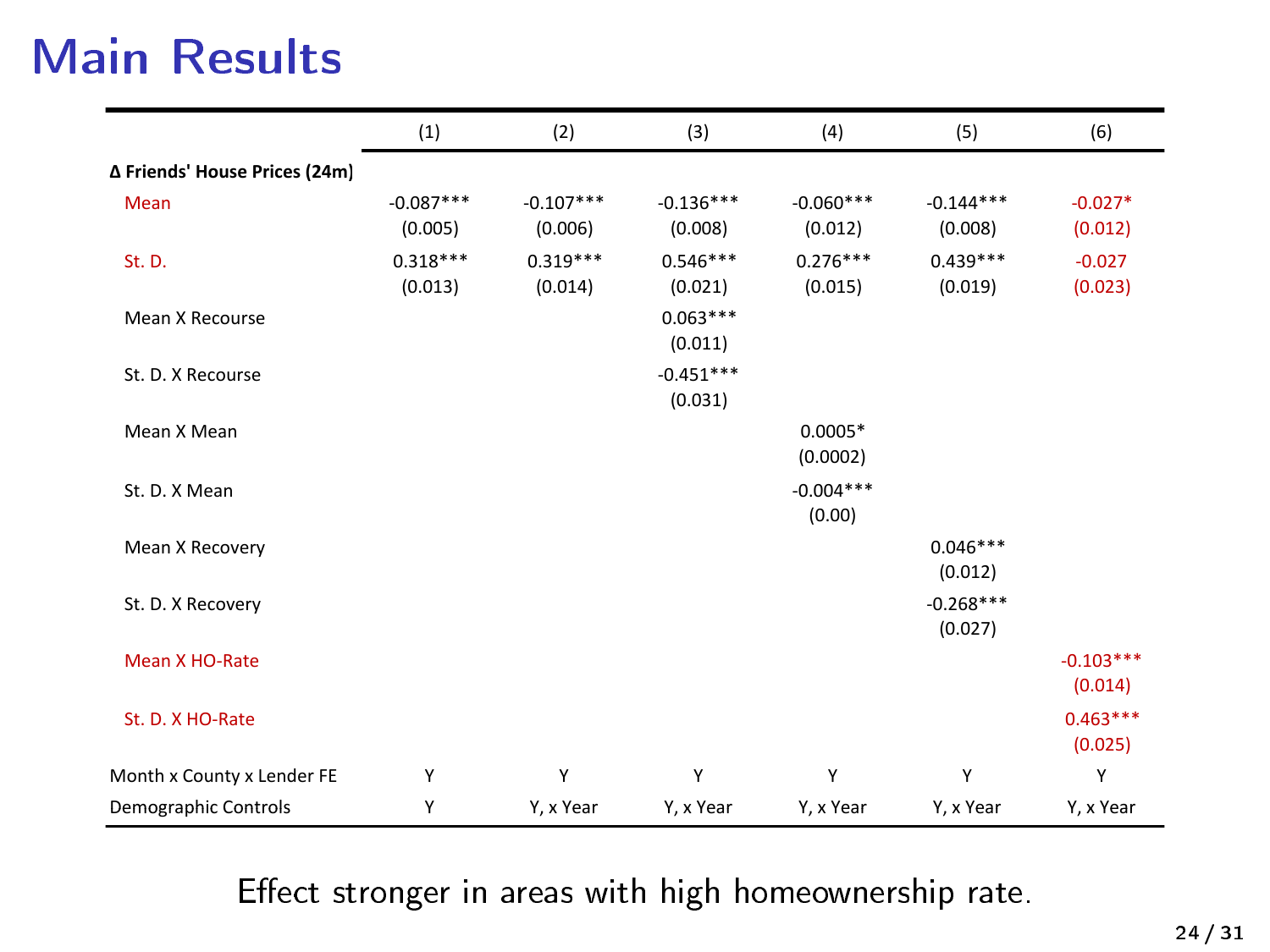### Robustness Checks and Alternative Channels

#### $\blacktriangleright$  Not driven by wealth through bequests effects

- Effect same across different networks: Employer, Family, College
- I Using out-of-state friends as experiences as instruments for all friends' experiences
- $\blacktriangleright$  Not driven by common shocks
	- $\blacktriangleright$  Can control for income changes where friends live
	- $\triangleright$  Geographically non-clustered professions (teachers, lawyers)
- $\blacktriangleright$  Control for friends' foreclosure rate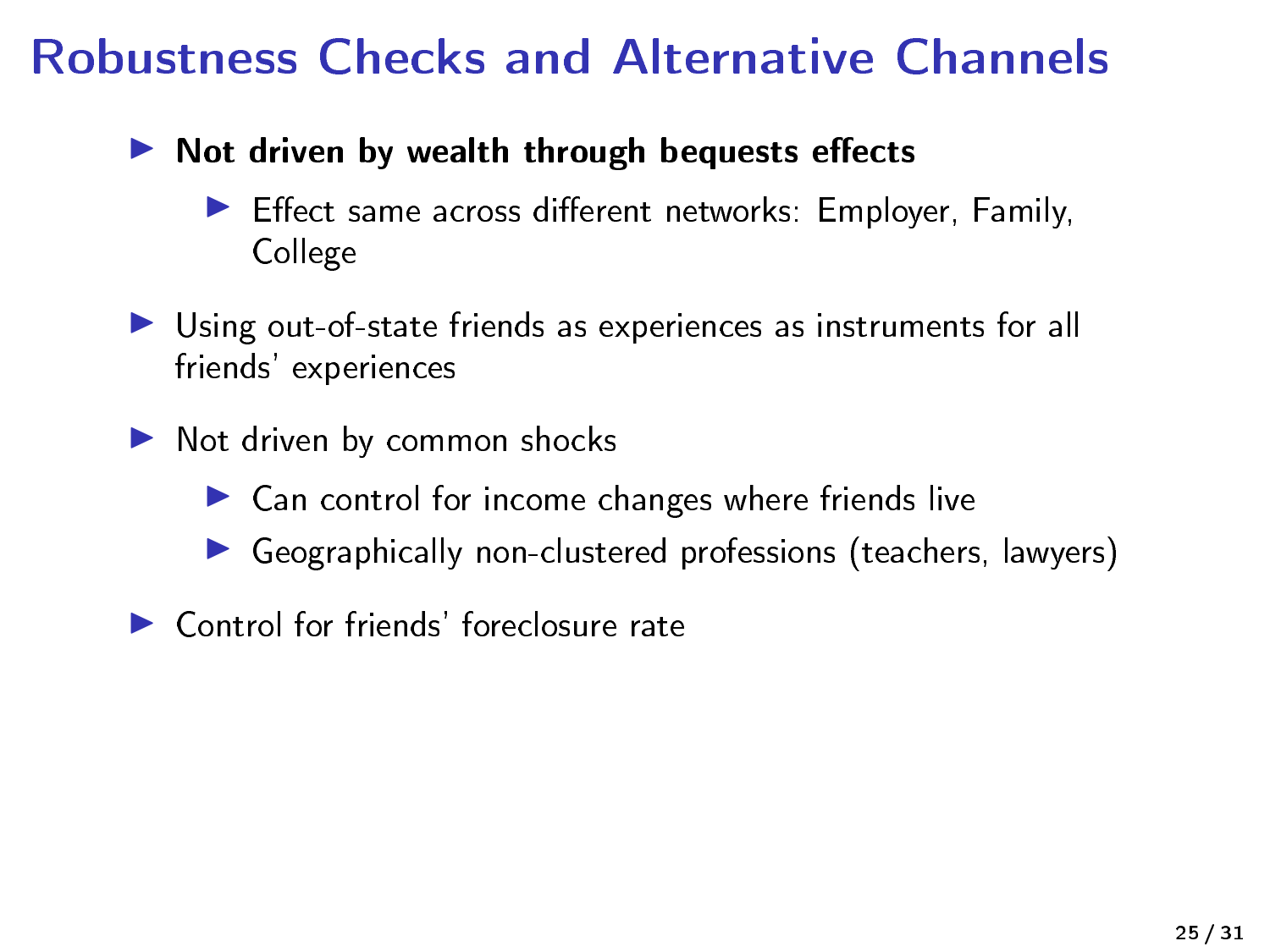# Ancillary Evidence

#### $\blacktriangleright$  Evidence for the mechanism

- 1. NYFed Survey of Consumer Expectations
- 2. Downpayment Motivation Survey
- 3. Financial Advice Websites
- 4. Beliefs about Default Costs
- 5. Collateral Adjustment Friction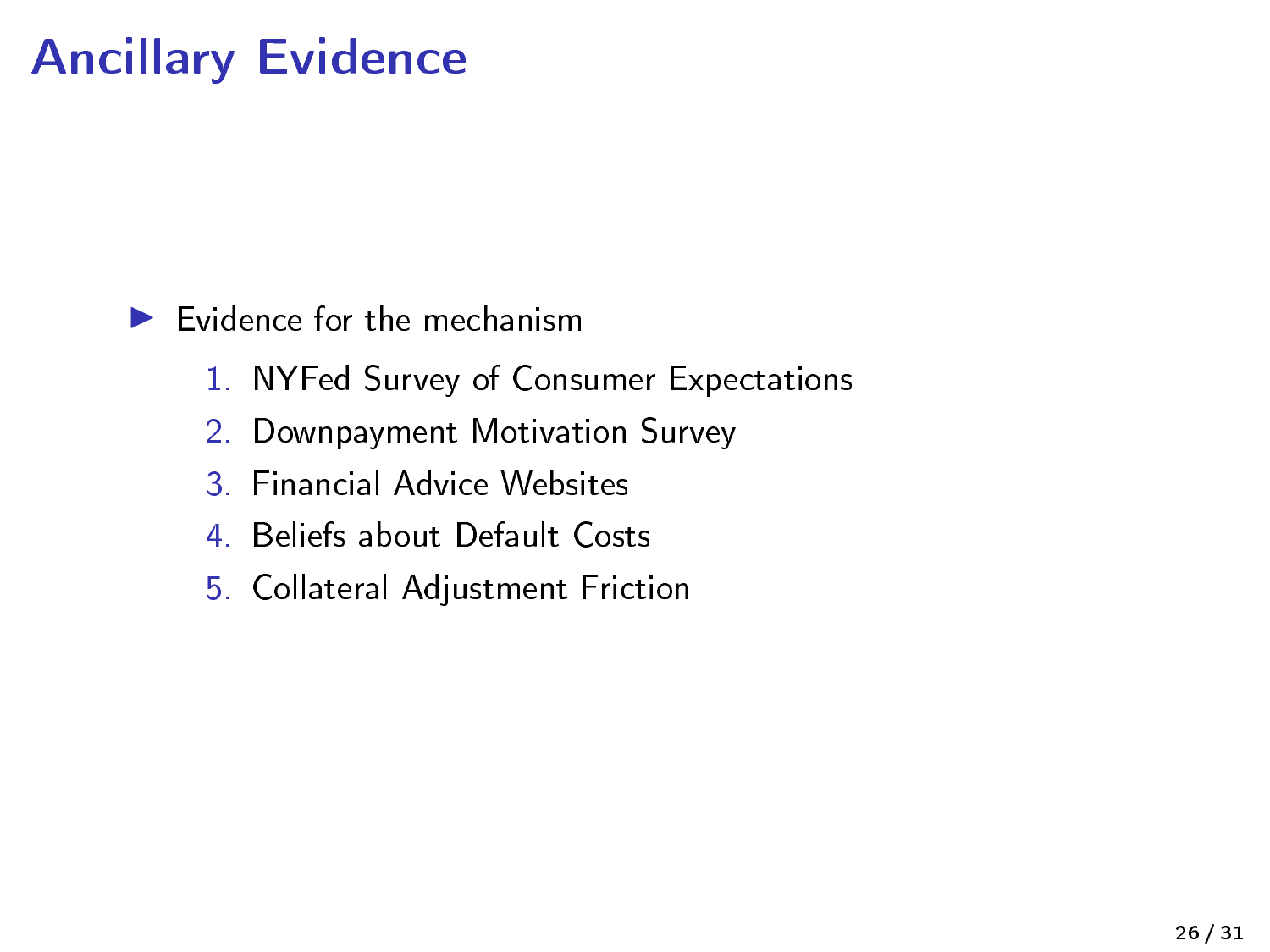# Downpayment Motivation Survey

#### Table: Reasons for Smaller Downpayment In Pessimistic Scenario

|                          | Wave 1                                                                                                                                                                                                                                                                                                                                                                                                                                              | Wave 2                                                                                                                                                                                                                                                                                                                                                                                                                                                                                  |
|--------------------------|-----------------------------------------------------------------------------------------------------------------------------------------------------------------------------------------------------------------------------------------------------------------------------------------------------------------------------------------------------------------------------------------------------------------------------------------------------|-----------------------------------------------------------------------------------------------------------------------------------------------------------------------------------------------------------------------------------------------------------------------------------------------------------------------------------------------------------------------------------------------------------------------------------------------------------------------------------------|
| <b>Optimistic First</b>  | . Less money at risk when the chance of a decline in value<br>increases<br>. Less money invested in potential loss<br>. No need to put more for a down payment if the value will<br>drop.<br>. If he defaults and housing prices decrease so that he<br>cannot sell to recoup his investment, he loses less deposit<br>if he puts less down.<br>. Because the house MAY be worth less I would rather have<br>cash on hand than tied up in the house | . Put down less money in case house prices go down.<br>. Risk of losing equity with house devaluation.<br>. Because I am anticipating that the friend may need to file<br>for a bankruptcy and would want to be sure to be able to<br>shield his or her equity in the property.<br>. If the value of the home decreases substantially, he<br>wouldn't have as much invested in the asset which is<br>losing value, yet will still have a better interest rate than<br>the first option. |
| <b>Pessimistic First</b> | . Cheaper rate so total cost is lower and down payment is<br>not in jeopardy<br>. Could be a chance he defaults on the loan in the first case<br>to get out from under a mortgage.<br>. If the house is not going to appreciate in value I wouldn't<br>put too much money in                                                                                                                                                                        | . Because if they think they are going to lose money, they<br>shouldn't risk much.<br>. So he would put less money/savings down on a house that<br>could quickly decrease in value.<br>• As long as the housing market (and his investment in the<br>house) stays stable, he should go for the smaller monthly<br>payments he'd have with the smaller interest rate.                                                                                                                    |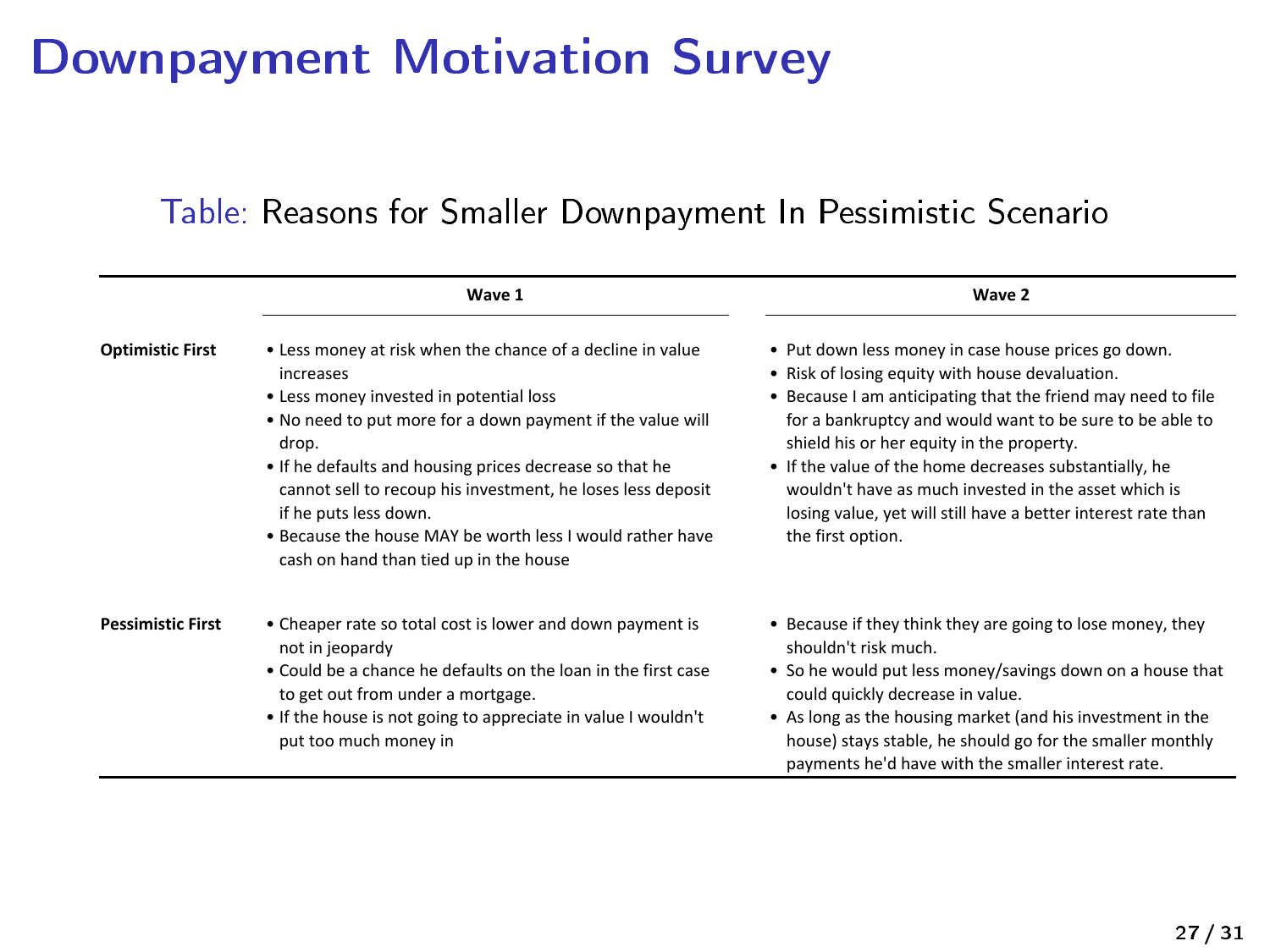### Financial Advice Websites

From Barron's  $#1$  ranked financial adviser

Have you noticed that your home is worth much more than it was 10 years ago?

You might be worried that your home's value will fall. If you're afraid that your home's value might decline, you should sell the house before that happens.

But you don't want to do that! It's your home, after all. You have roots in the community. Uproot the kids? And where would you move? No, selling is not a practical idea.

Still, you fret that your home's equity is at risk. Can you protect it without having to sell? Yes! Simply get a new mortgage, and pull the equity out of the house. It's the same thing as selling, except that you don't have to sell!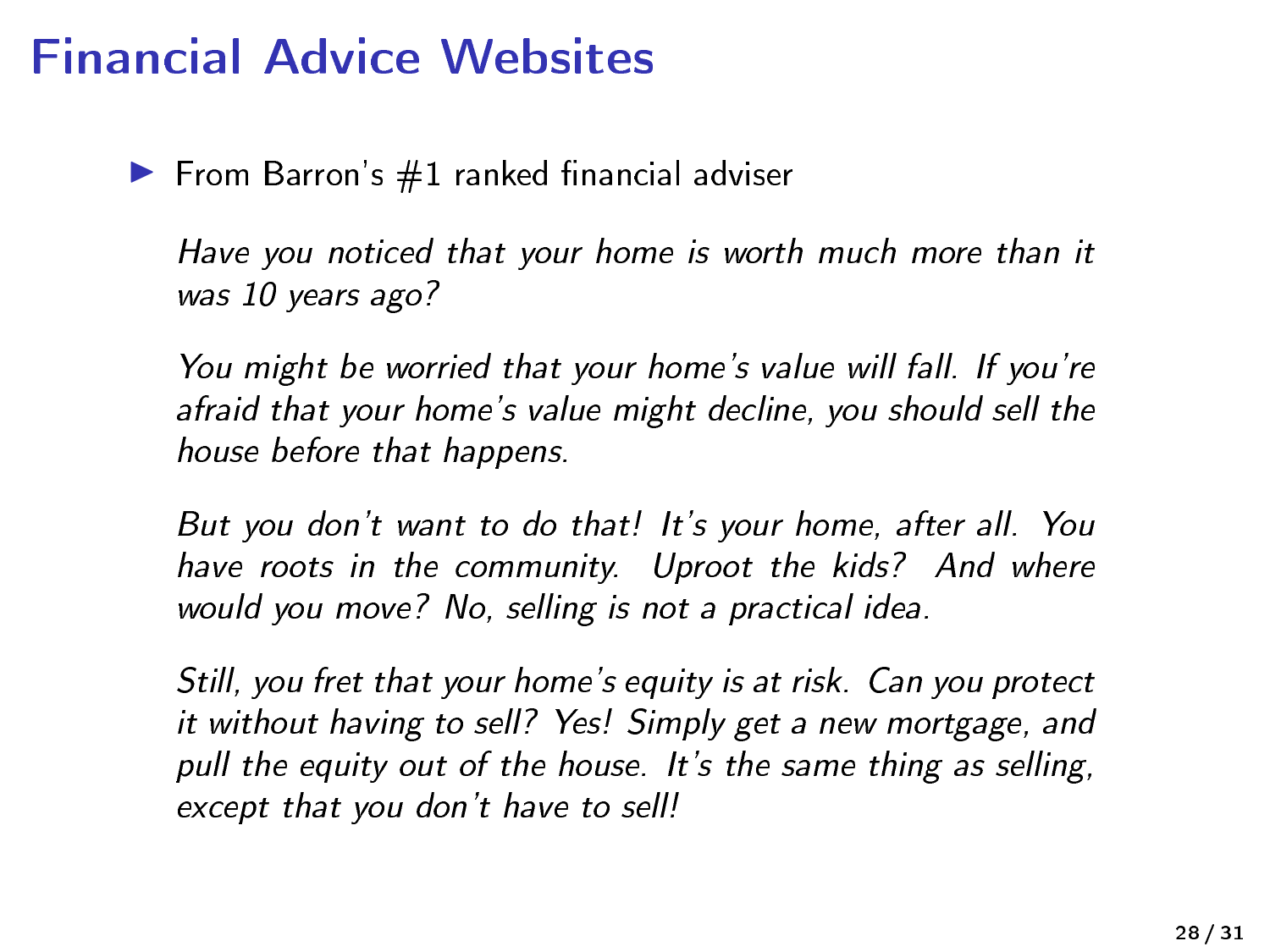### $\blacktriangleright$  Theoretically

- $\blacktriangleright$  Effects of "optimism" on leverage choice are ambiguous
- $\blacktriangleright$  Housing dual role as consumption and investment good
- $\blacktriangleright$  Key: willingness of households to adjust property size based on investment considerations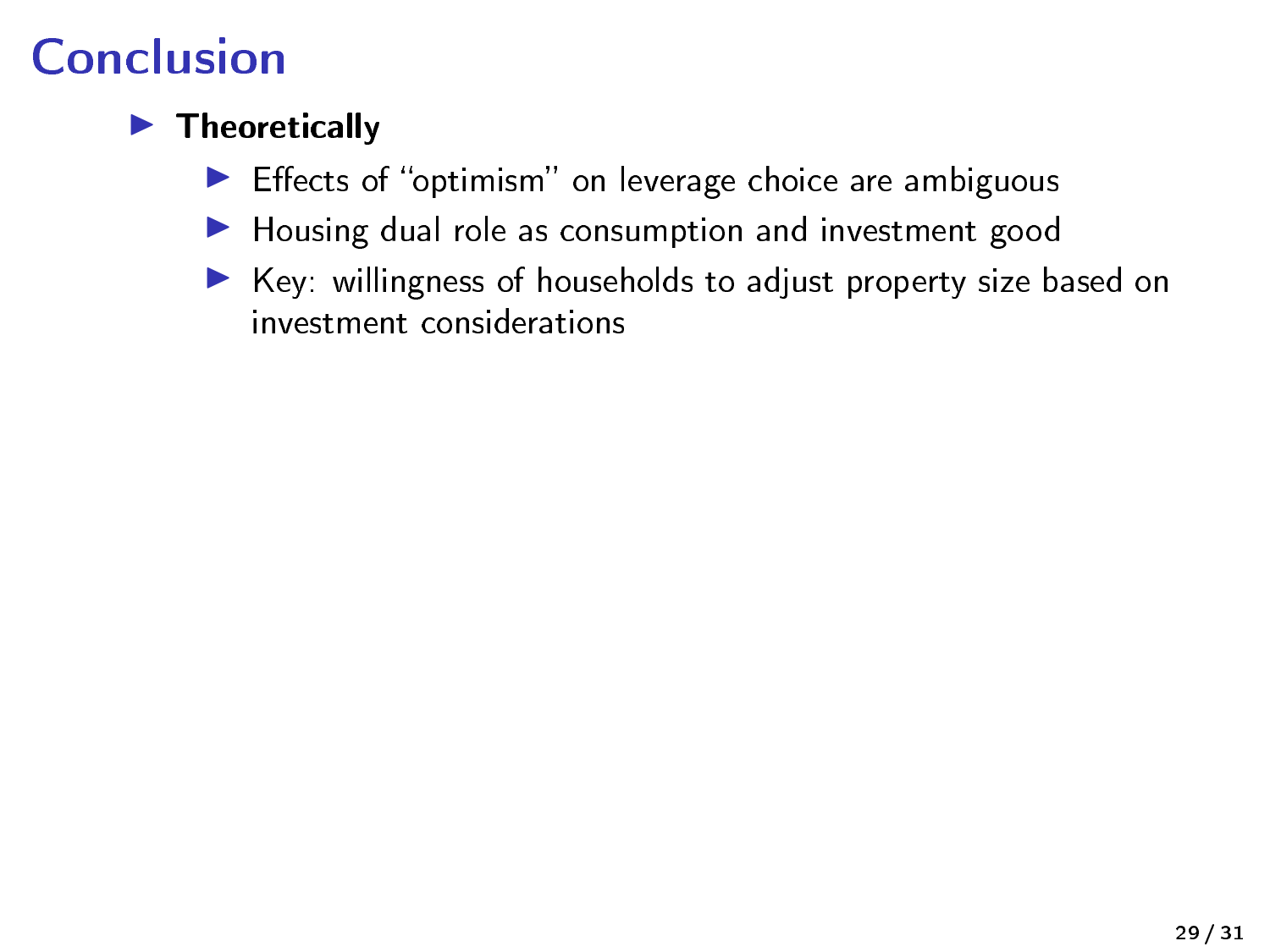### $\blacktriangleright$  Theoretically

- Effects of "optimism" on leverage choice are ambiguous
- $\blacktriangleright$  Housing dual role as consumption and investment good
- $\triangleright$  Key: willingness of households to adjust property size based on investment considerations

### $\blacktriangleright$  Empirically

More optimistic agents (appropriately defined) take on lower leverage in the cross-section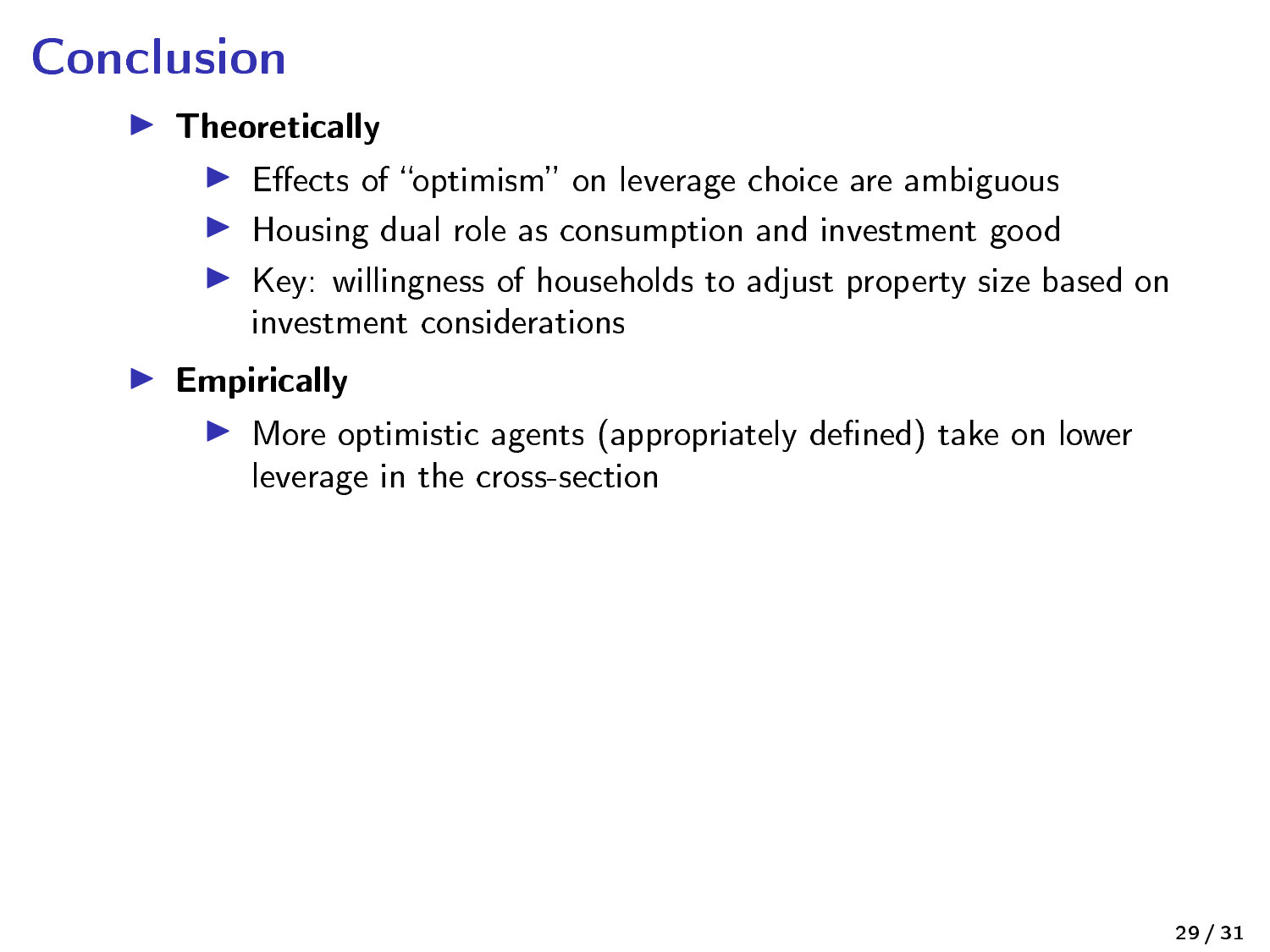### $\blacktriangleright$  Theoretically

- Effects of "optimism" on leverage choice are ambiguous
- $\blacktriangleright$  Housing dual role as consumption and investment good
- $\triangleright$  Key: willingness of households to adjust property size based on investment considerations

### $\blacktriangleright$  Empirically

 $\blacktriangleright$  More optimistic agents (appropriately defined) take on lower leverage in the cross-section

#### $\blacktriangleright$  Aggregate implications

- $\triangleright$  Optimism by homebuyers is not enough to generate increasing aggregate leverage
- ▶ Credit supply factors are needed to explain joint movement of prices and leverage during a housing boom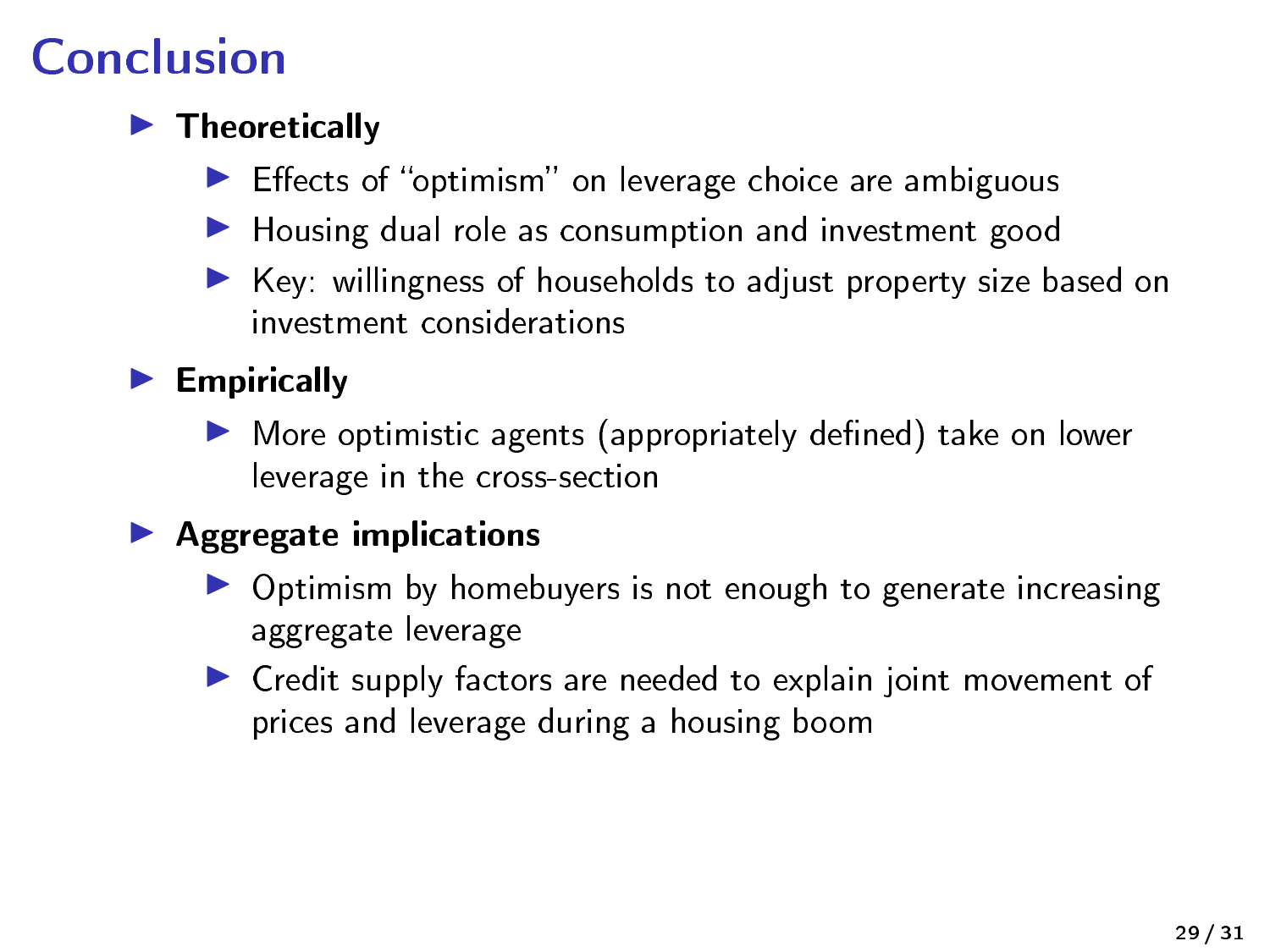### $\blacktriangleright$  Theoretically

- Effects of "optimism" on leverage choice are ambiguous
- $\blacktriangleright$  Housing dual role as consumption and investment good
- $\triangleright$  Key: willingness of households to adjust property size based on investment considerations

### $\blacktriangleright$  Empirically

 $\blacktriangleright$  More optimistic agents (appropriately defined) take on lower leverage in the cross-section

### $\blacktriangleright$  Aggregate implications

- $\triangleright$  Optimism by homebuyers is not enough to generate increasing aggregate leverage
- ▶ Credit supply factors are needed to explain joint movement of prices and leverage during a housing boom
- $\triangleright$  Note: County-level social network data available to share with other researchers
	- ▶ "Measuring Social Connectedness"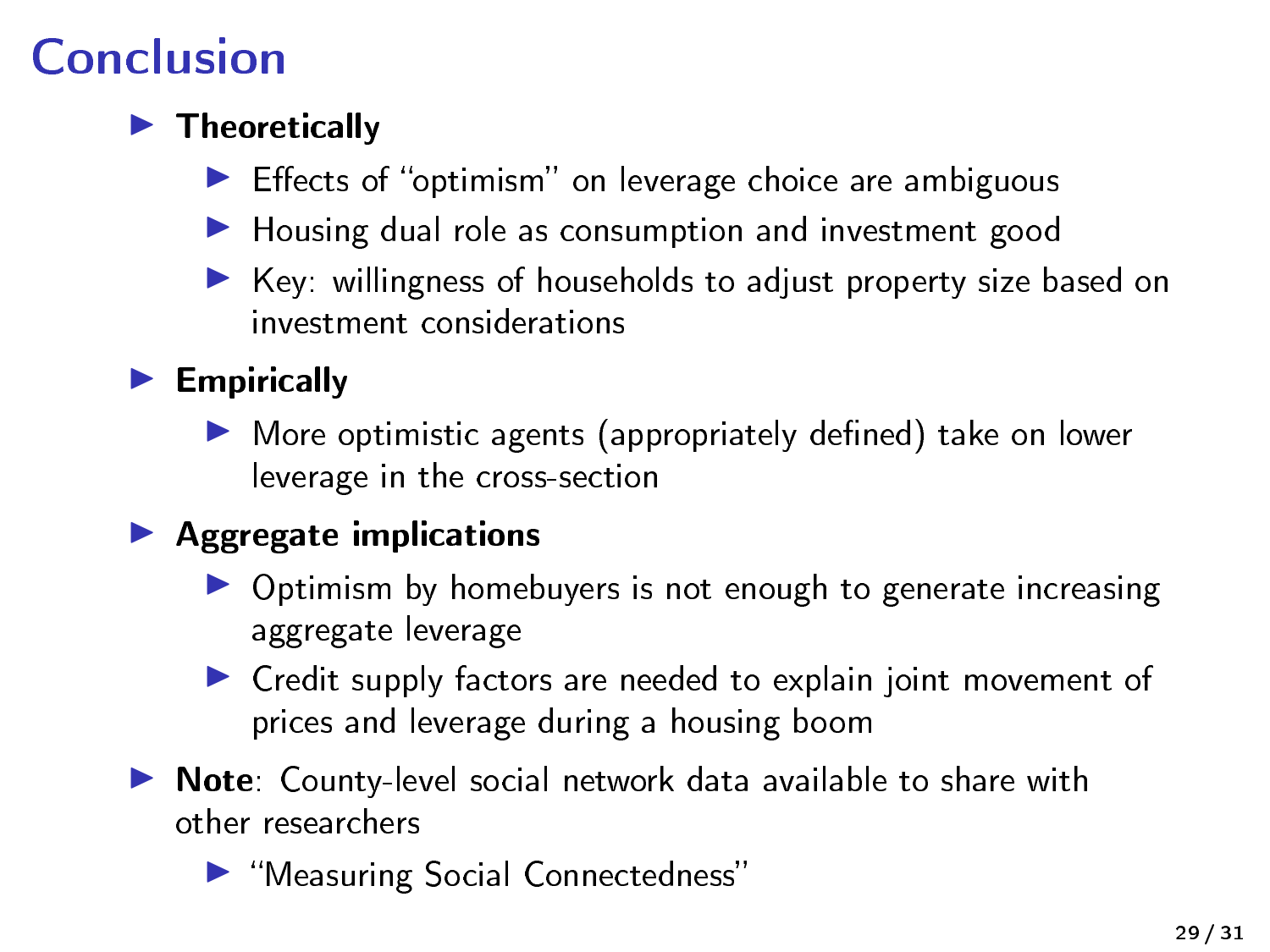# LTV schedule

<span id="page-48-0"></span>

$$
\Lambda\left(\delta_{i}\right) = \frac{\kappa \int_{\underline{g}}^{\delta_{i}-\chi_{i}} g dF_{L}\left(g\right) + \delta_{i} \int_{\delta_{i}-\chi_{i}}^{\overline{g}} dF_{L}\left(g\right)}{1+r}
$$